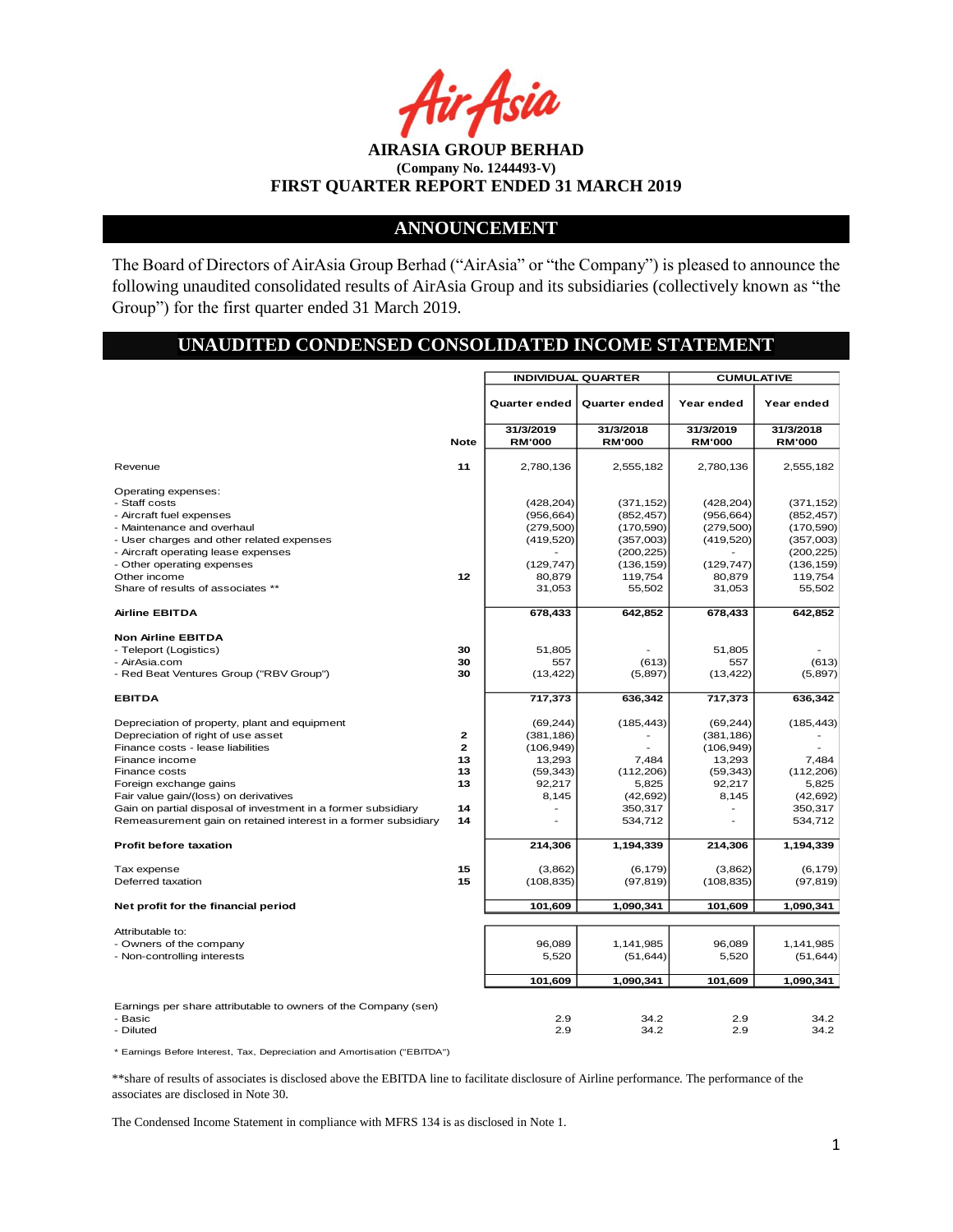Asia

# **UNAUDITED CONDENSED CONSOLIDATED STATEMENT OF COMPREHENSIVE INCOME**

|                                                               | <b>INDIVIDUAL QUARTER</b>  |                            | <b>CUMULATIVE</b>          |                            |
|---------------------------------------------------------------|----------------------------|----------------------------|----------------------------|----------------------------|
|                                                               | Quarter ended              | Quarter ended              | Year ended                 | Year ended                 |
|                                                               | 31/3/2019<br><b>RM'000</b> | 31/3/2018<br><b>RM'000</b> | 31/3/2019<br><b>RM'000</b> | 31/3/2018<br><b>RM'000</b> |
| Net profit for the financial period                           | 101,609                    | 1,090,341                  | 101,609                    | 1,090,341                  |
| Other comprehensive income/(loss)                             |                            |                            |                            |                            |
| Remeasurement loss on employee benefits liability, net of tax | (2,252)                    |                            | (2,252)                    |                            |
| Fair value reserve                                            | 41,358                     | 23,902                     | 41,358                     | 23,902                     |
| Cash flow hedges                                              | 517,118                    | (1, 193)                   | 517,118                    | (1, 193)                   |
| Foreign currency translation differences                      | 50,234                     | 114,989                    | 50,234                     | 114,989                    |
| Total comprehensive income for the period                     | 708,067                    | 1,228,039                  | 708,067                    | 1,228,039                  |
| Total comprehensive income attributable to:                   |                            |                            |                            |                            |
| Owners of the Company                                         | 701,976                    | 1,279,683                  | 701,976                    | 1,279,683                  |
| Non-controlling interests                                     | 6,091                      | (51, 644)                  | 6,091                      | (51, 644)                  |
|                                                               | 708,067                    | 1,228,039                  | 708,067                    | 1,228,039                  |

The condensed consolidated income statement and consolidated statement of comprehensive income should be read in conjunction with the audited financial statements for the financial year ended 31 December 2018 and the accompanying explanatory notes attached to the interim financial statements.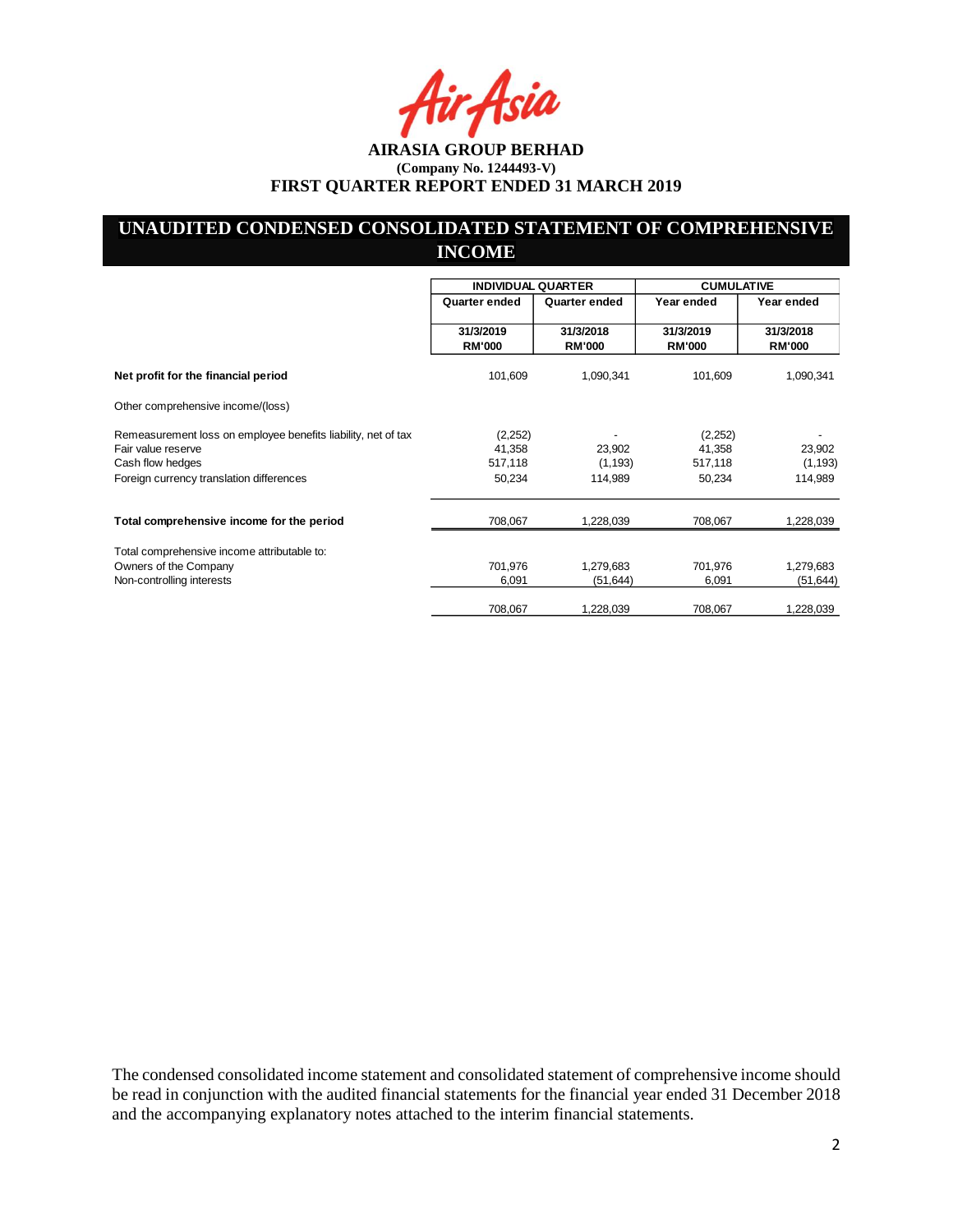r Asia

**AIRASIA GROUP BERHAD (Company No. 1244493-V) FIRST QUARTER REPORT ENDED 31 MARCH 2019**

# **UNAUDITED CONDENSED CONSOLIDATED STATEMENT OF FINANCIAL POSITION**

|                                                                 | AS AT                      | AS AT                       |
|-----------------------------------------------------------------|----------------------------|-----------------------------|
|                                                                 | 31/3/2019<br><b>RM'000</b> | 31/12/2018<br><b>RM'000</b> |
| <b>Note</b>                                                     |                            |                             |
| <b>NON CURRENT ASSETS</b>                                       |                            |                             |
| Property, plant and equipment<br>16                             | 2,805,210                  | 2,851,917                   |
| 23<br>Right of use assets                                       | 9,791,878                  |                             |
| 18<br>Investment in associates                                  | 917,082                    | 282,738                     |
| 14<br>Investment in a jointly controlled entity                 |                            | 583,854                     |
| Investment securities                                           | 535,117                    | 477,860                     |
| Intangible assets                                               | 617,597                    | 615,413                     |
| Deferred tax assets                                             | 780,942                    | 891,445                     |
| 19<br>Receivables and prepayments                               | 3,099,936                  | 3,067,583                   |
| Deposits on aircraft purchase                                   | 628,660                    | 578,002                     |
| Derivative financial instruments<br>23                          | 387,270                    | 383,111                     |
|                                                                 | 19,563,692                 | 9,731,923                   |
| <b>CURRENT ASSETS</b>                                           |                            |                             |
| Inventories                                                     | 109,248                    | 106,326                     |
| 19<br>Receivables and prepayments                               | 1,540,099                  | 1,394,970                   |
| Deposits on aircraft purchase                                   | 332,981                    | 398,215                     |
| Amounts due from joint ventures                                 |                            | 6,792                       |
| Amounts due from associates                                     | 595,305                    | 404,139                     |
| Amounts due from related parties                                | 173,702                    | 124,277                     |
| Derivative financial instruments<br>23                          | 253,754                    | 267,311                     |
| Tax recoverable                                                 | 16,440                     | 13,576                      |
| Deposits, bank and cash balances                                | 2,943,967                  | 3,326,921                   |
| Assets classified as held for sale<br>21                        | 2,788,792                  | 2,775,321                   |
|                                                                 | 8,754,288                  | 8,817,848                   |
| <b>CURRENT LIABILITIES</b>                                      |                            |                             |
| 20<br>Trade and other payables                                  | 2,494,888                  | 2,680,025                   |
| Aircraft maintenance provisions                                 | 172,681                    | 168,041                     |
| Sales in advance                                                | 1,190,428                  | 1,128,447                   |
| 23<br>Derivative financial instruments                          | 102,500                    | 465,277                     |
| Amounts due to associates                                       | 31,667                     | 32,228                      |
| Amounts due to related parties                                  | 111,740                    | 103,078                     |
| Amounts due to joint ventures                                   |                            | 11,032                      |
| <b>Borrowings</b><br>22                                         | 638,245                    | 423,163                     |
| 22<br>Lease liabilities                                         | 1,796,440                  |                             |
| Provision of taxation                                           | 12,328                     | 4,741                       |
| 21<br>Liabilities directly associated with assets held for sale | 1,823,147                  | 1,834,326                   |
|                                                                 | 8,374,064                  | 6,850,358                   |
| <b>NET CURRENT ASSETS</b>                                       |                            |                             |
|                                                                 | 380,224                    | 1,967,490                   |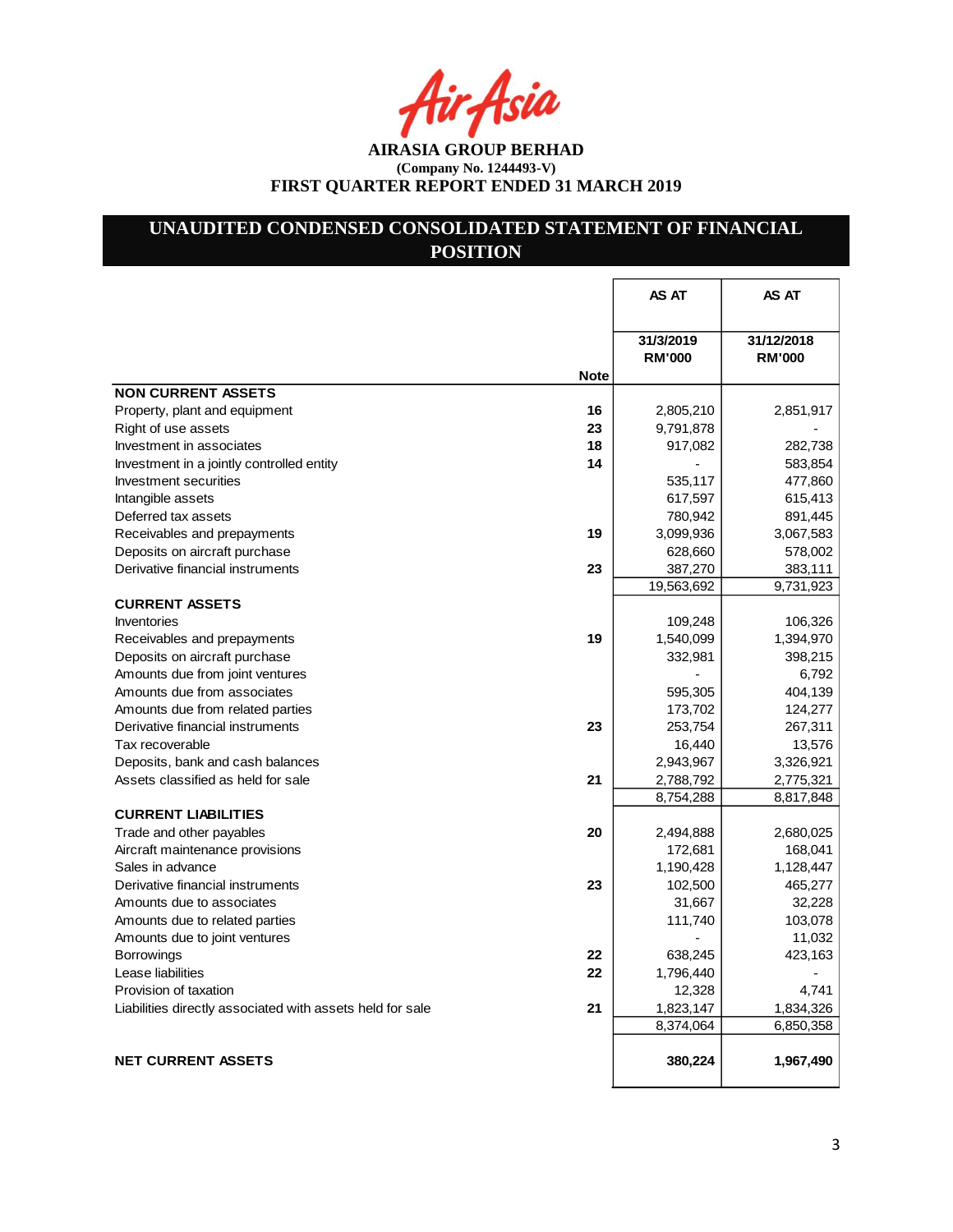Asia

**AIRASIA GROUP BERHAD (Company No. 1244493-V) FIRST QUARTER REPORT ENDED 31 MARCH 2019**

# **UNAUDITED CONDENSED CONSOLIDATED STATEMENT OF FINANCIAL POSITION**

|                                               |             | <b>GROUP</b>               |                             |  |
|-----------------------------------------------|-------------|----------------------------|-----------------------------|--|
|                                               |             | AS AT                      | AS AT                       |  |
|                                               | <b>Note</b> | 31/3/2019<br><b>RM'000</b> | 31/12/2018<br><b>RM'000</b> |  |
| <b>NON CURRENT LIABILITIES</b>                |             |                            |                             |  |
| Trade and other payables                      | 20          | 3,528,906                  | 3,513,909                   |  |
| Aircraft maintenance provisions               |             | 881,789                    | 843,768                     |  |
| Amounts due to associates                     |             | 47,278                     | 45,436                      |  |
| <b>Borrowings</b>                             | 22          | 520,660                    | 781,966                     |  |
| Lease liabilities                             | 22          | 8,091,054                  |                             |  |
| Deferred tax liabilities                      |             | 58,374                     | 59,905                      |  |
| Derivative financial instruments              | 23          | 121,777                    | 199,334                     |  |
| Provision for retirement benefits             |             | 67,323                     | 69,830                      |  |
|                                               |             | 13,317,161                 | 5,514,148                   |  |
|                                               |             |                            |                             |  |
|                                               |             | 6,626,755                  | 6,185,265                   |  |
| <b>CAPITAL AND RESERVES</b>                   |             |                            |                             |  |
| Share capital                                 |             | 8,023,268                  | 8,023,268                   |  |
| Merger deficit                                |             | (5,507,594)                | (5,507,594)                 |  |
| <b>Other Reserves</b>                         |             | 104,206                    | (451, 447)                  |  |
| Foreign exchange reserve                      |             | 228,749                    | 178,515                     |  |
| Retained earnings                             | 10          | 5,398,097                  | 5,541,712                   |  |
|                                               |             | 8,246,726                  | 7,784,454                   |  |
| Non-controlling interests                     |             | (1,619,971)                | (1,599,189)                 |  |
| <b>Total equity</b>                           |             | 6,626,755                  | 6,185,265                   |  |
| Net assets per share attributable to ordinary |             |                            |                             |  |
| equity holders of the Company (RM)            |             | 2.47                       | 2.33                        |  |

The condensed consolidated statement of financial position should be read in conjunction with the audited financial statements for the financial year ended 31 December 2018 and the accompanying explanatory notes attached to the interim financial statements.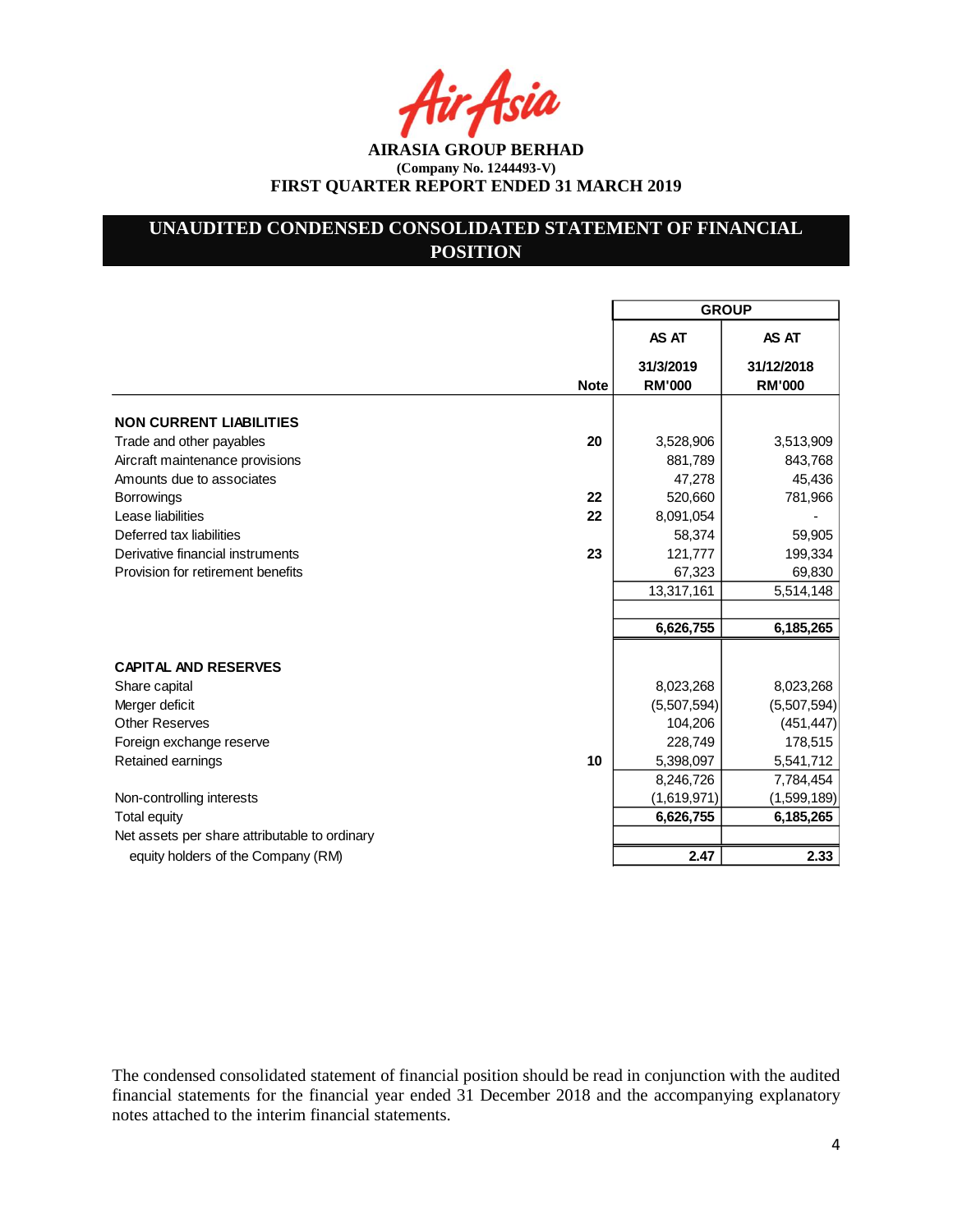Air Asia

# **UNAUDITED CONDENSED CONSOLIDATED STATEMENT OF CHANGES IN EQUITY**

|                                           |              |                                    | Attributable to owners of the Company |                                              |                                                 |                                                       |                                               |                                                                 |                                       |                        |                                                   |                                  |
|-------------------------------------------|--------------|------------------------------------|---------------------------------------|----------------------------------------------|-------------------------------------------------|-------------------------------------------------------|-----------------------------------------------|-----------------------------------------------------------------|---------------------------------------|------------------------|---------------------------------------------------|----------------------------------|
|                                           | <b>Note</b>  | <b>Number</b><br>of shares<br>'000 | Share<br>Capital<br><b>RM'000</b>     | Merger<br>Reserve/(Deficit)<br><b>RM'000</b> | Foreign<br>exchange<br>reserve<br><b>RM'000</b> | <b>Cash flow</b><br>hedge<br>reserve<br><b>RM'000</b> | <b>Fair value</b><br>reserve<br><b>RM'000</b> | Remeasure-<br>ment loss on<br>employee<br>benefits<br>liability | Retained<br>earnings<br><b>RM'000</b> | Total<br><b>RM'000</b> | Non-<br>controlling<br>interests<br><b>RM'000</b> | Total<br>equity<br><b>RM'000</b> |
| At 1 January 2019                         |              |                                    |                                       |                                              |                                                 |                                                       |                                               |                                                                 |                                       |                        |                                                   |                                  |
| As previously stated                      |              | 3,341,974                          | 8,023,268                             | (5,507,594)                                  | 178,515                                         | (477, 610)                                            | 21,716                                        | 4,447                                                           | 5,541,712                             | 7,784,454              | (1,599,189)                                       | 6,185,265                        |
| Effects of changes in accounting policies | $\mathbf{2}$ |                                    |                                       |                                              |                                                 |                                                       |                                               |                                                                 | (239, 704)                            | (239, 704)             | (26, 873)                                         | (266, 577)                       |
| At 1 January 2019, as restated            |              | 3,341,974                          | 8,023,268                             | (5,507,594)                                  | 178,515                                         | (477, 610)                                            | 21,716                                        | 4,447                                                           | 5,302,008                             | 7,544,750              | (1,626,062)                                       | 5,918,688                        |
| Net profit for the financial period       |              |                                    | ٠                                     | ٠                                            |                                                 |                                                       |                                               | $\sim$                                                          | 96,089                                | 96,089                 | 5,520                                             | 101,609                          |
| Other comprehensive income                |              |                                    | ٠                                     | ٠                                            | 50,234                                          | 517,118                                               | 41,358                                        | (2,823)                                                         |                                       | 605,887                | 571                                               | 606,458                          |
|                                           |              |                                    |                                       |                                              |                                                 |                                                       |                                               |                                                                 |                                       |                        |                                                   |                                  |
| At 31 March 2019                          |              | 3,341,974                          | 8,023,268                             | (5,507,594)                                  | 228,749                                         | 39,508                                                | 63,074                                        | 1,624                                                           | 5,398,097                             | 8,246,726              | (1,619,971)                                       | 6,626,755                        |
| At 1 January 2018                         |              | 3,341,974                          | 8,023,268                             | (5,507,594)                                  | 196,050                                         | (236, 270)                                            | 169,353                                       | (691)                                                           | 5,393,218                             | 8,037,334              | (1, 336, 468)                                     | 6,700,866                        |
| Net profit for the year                   |              | $\sim$                             | ٠                                     |                                              |                                                 |                                                       |                                               | $\sim$                                                          | 1,141,985                             | 1,141,985              | (51, 644)                                         | 1,090,341                        |
| Other comprehensive income                |              | ٠                                  | ۰                                     | ۰.                                           | 114,989                                         | (1, 193)                                              | 23,902                                        | $\sim$                                                          |                                       | 137,698                |                                                   | 137,698                          |
| At 31 March 2018                          |              | 3,341,974                          | 8,023,268                             | (5,507,594)                                  | 311,039                                         | (237, 463)                                            | 193,255                                       | (691)                                                           | 6,535,203                             | 9,317,017              | (1,388,112)                                       | 7,928,905                        |

The condensed consolidated statement of changes in equity should be read in conjunction with the audited financial statements for the financial year ended 31 December 2018 and the accompanying explanatory notes attached to the interim financial statements.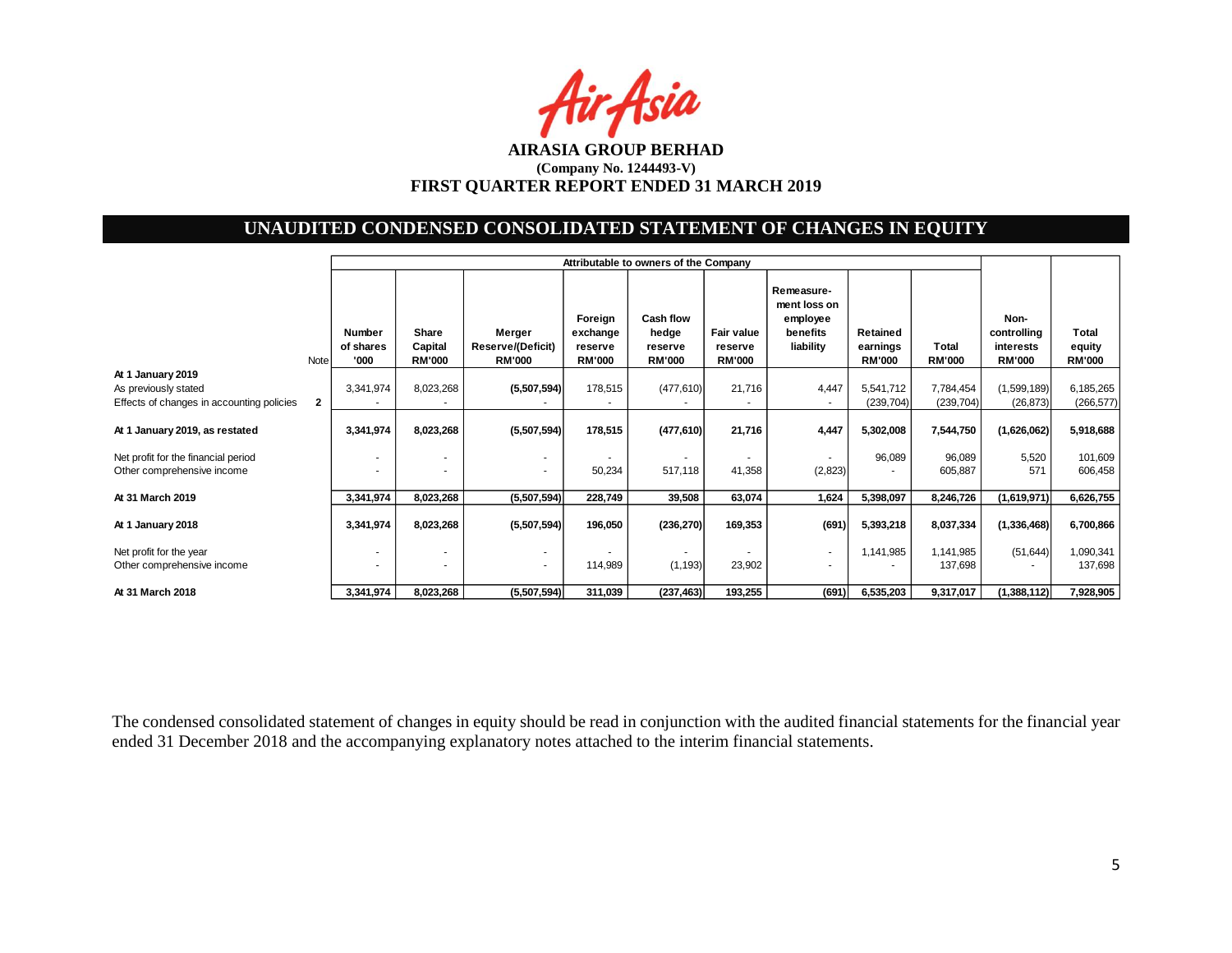tir Asia

**AIRASIA GROUP BERHAD (Company No. 1244493-V) FIRST QUARTER REPORT ENDED 31 MARCH 2019**

# **UNAUDITED CONDENSED CONSOLIDATED CASH FLOW STATEMENTS**

|                                                                | <b>PERIOD ENDED</b>        | <b>PERIOD ENDED</b>        |
|----------------------------------------------------------------|----------------------------|----------------------------|
|                                                                | 31/3/2019<br><b>RM'000</b> | 31/3/2018<br><b>RM'000</b> |
| <b>CASH FLOWS FROM OPERATING ACTIVITIES</b>                    |                            |                            |
| Profit before taxation                                         | 214,306                    | 1,194,339                  |
| Adjustments:                                                   |                            |                            |
| Property, plant and equipment                                  |                            |                            |
| - Depreciation                                                 | 69,244                     | 185,443                    |
| - Gain on disposal                                             | (2,270)                    | (33, 832)                  |
| Depreciation of Right of Use asset                             | 381,186                    |                            |
| Amortisation of intangible assets                              | 152                        |                            |
| Write back of employee benefit expenses                        |                            | (2,001)                    |
| Remeasurement gain on consolidation                            |                            | (350, 317)                 |
| Remeasurement gain on retained interest in a former subsidiary |                            | (534, 712)                 |
| Fair value (gain)/loss on derivative financial intruments      | (5,920)                    | 42,692                     |
| Share of results of associates                                 | (31,053)                   | (55, 502)                  |
| Net unrealised foreign exchange (gain)/loss                    | (73, 100)                  | (5,825)                    |
| Interest expense                                               | 59,343                     | 112,206                    |
| Interest on lease liabilities                                  | 106,949                    |                            |
| Interest income                                                | (13, 293)                  | (7, 484)                   |
|                                                                | 705,544                    | 545,007                    |
| <b>Changes in working capital</b>                              |                            |                            |
| Inventories                                                    | (3, 319)                   | (5,714)                    |
| Receivables and prepayments                                    | (196, 079)                 | 46,163                     |
| Trade and other payables and provisions                        | 50,328                     | (74, 543)                  |
| Intercompany balances                                          | (236, 359)                 | (57, 220)                  |
| <b>Cash generated from operations</b>                          | 320,115                    | 453,693                    |
| Interest paid                                                  | (44, 634)                  | (80, 687)                  |
| Interest received                                              | 13,269                     | (1,577)                    |
| Tax paid                                                       | 206                        |                            |
| Net cash generated from operating activities                   | 288,956                    | 371,429                    |
|                                                                |                            |                            |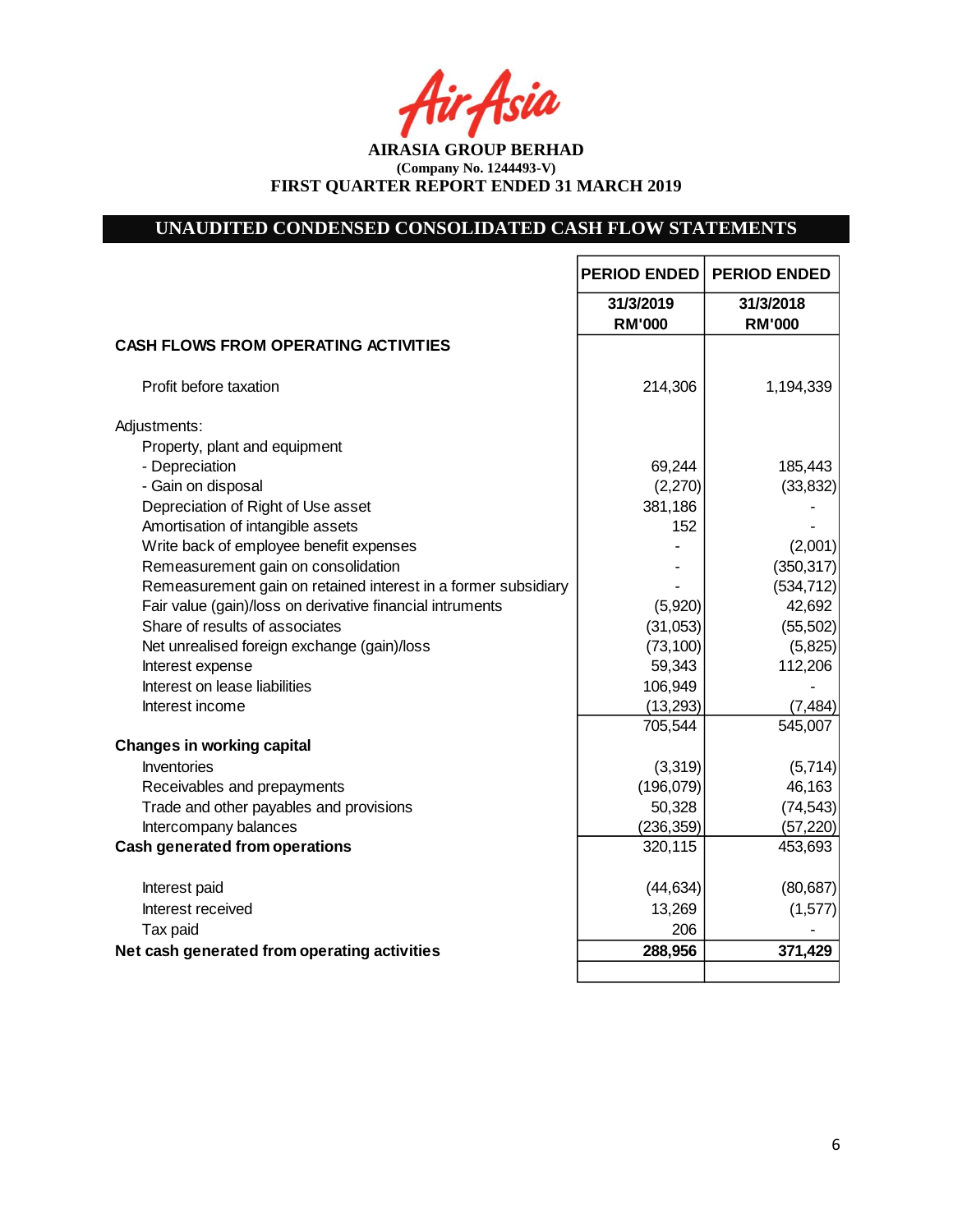Asia

**AIRASIA GROUP BERHAD (Company No. 1244493-V) FIRST QUARTER REPORT ENDED 31 MARCH 2019**

# **UNAUDITED CONDENSED CONSOLIDATED CASH FLOW STATEMENTS**

|                                                                                                                                                              | <b>PERIOD ENDED</b>        | <b>PERIOD ENDED</b>          |
|--------------------------------------------------------------------------------------------------------------------------------------------------------------|----------------------------|------------------------------|
|                                                                                                                                                              | 31/3/2019<br><b>RM'000</b> | 31/3/2018<br><b>RM'000</b>   |
| <b>CASH FLOWS FROM INVESTING ACTIVITIES</b>                                                                                                                  |                            |                              |
| Property, plant and equipment                                                                                                                                |                            |                              |
| - Additions                                                                                                                                                  | (37, 739)                  | (792, 664)                   |
| - Proceeds from disposal                                                                                                                                     | 2,156                      | 33,832                       |
| Additional deposits for aircraft                                                                                                                             | (2, 336)                   |                              |
| Additional investments in investment securities                                                                                                              | (15, 899)                  |                              |
| Additional subscription of shares in associates                                                                                                              |                            | (103, 477)                   |
| Proceeds from disposal of associates/joint venture                                                                                                           |                            | 358,774                      |
| Net cash used in investing activities                                                                                                                        | (53, 818)                  | (503, 535)                   |
| <b>CASH FLOWS FROM FINANCING ACTIVITIES</b><br>Proceeds from issuance of shares<br>Proceeds from borrowings<br>Repayment of borrowings and lease liabilities | 111,224<br>(583, 311)      | 395<br>710,922<br>(408, 698) |
| Net cash used in financing activities                                                                                                                        | (472, 087)                 | 302,619                      |
| NET (DECREASE)/ INCREASE FOR THE FINANCIAL PERIOD                                                                                                            | (236,950)                  | 170,513                      |
| CASH AND CASH EQUIVALENTS AT BEGINNING<br>OF THE FINANCIAL YEAR                                                                                              | 3,326,921                  | 1,882,195                    |
| <b>CURRENCY TRANSLATION DIFFERENCES</b>                                                                                                                      | (146,004)                  | (18, 831)                    |
| CASH AND CASH EQUIVALENTS AT END OF                                                                                                                          |                            |                              |
| <b>FINANCIAL PERIOD*</b>                                                                                                                                     | 2,943,967                  | 2,033,877                    |

\* Included within the balance at end of the financial period is an amount RM17.5 million restricted cash pledged as securities for banking facilities

The condensed consolidated cash flow statements should be read in conjunction with the audited financial statements for the financial year ended 31 December 2018 and the accompanying explanatory notes attached to the interim financial statements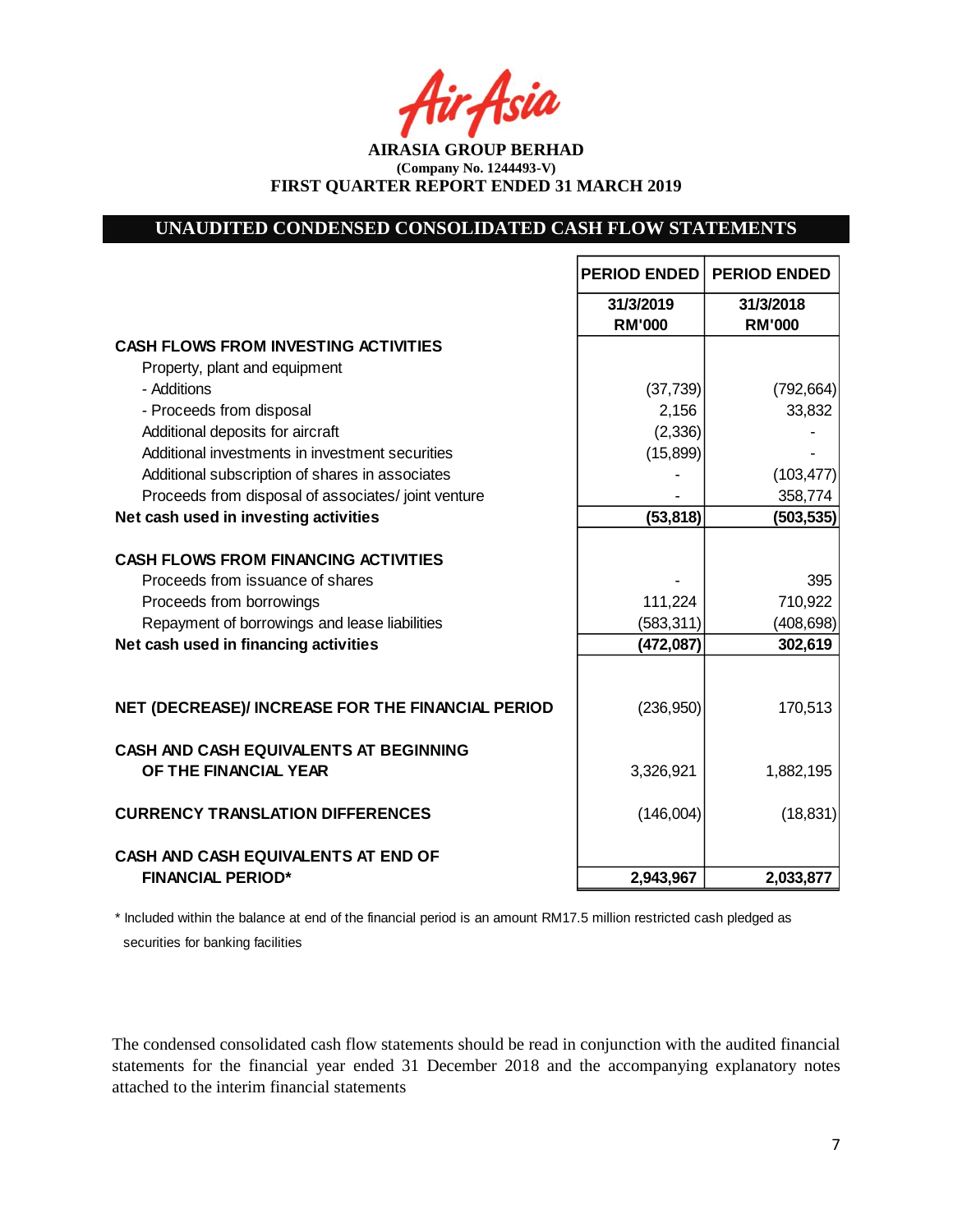**AIRASIA GROUP BERHAD (Company No. 1244493-V) FIRST QUARTER REPORT ENDED 31 MARCH 2019**

# **NOTES TO THE QUARTERLY REPORT**

#### **1. Basis of preparation**

The Interim Financial Report is unaudited and has been prepared in accordance with paragraph 9.22 and Appendix 9B of Bursa Malaysia Securities Berhad's ("Bursa Malaysia") Listing Requirements.

For the financial period under review, the Consolidated Income Statement has been presented to better reflect the Airline and Non-Airline activities of the Group. The comparative Quarter and Period to Date have been restated for comparison purposes.

The Interim Financial Statements should be read in conjunction with the audited financial statements for the year ended 31 December 2018. The explanatory notes attached to the interim financial statements provide an explanation of events and transactions that are significant forn understanding of the changes in the financial position and performance of the Group since the year ended 31 December 2018.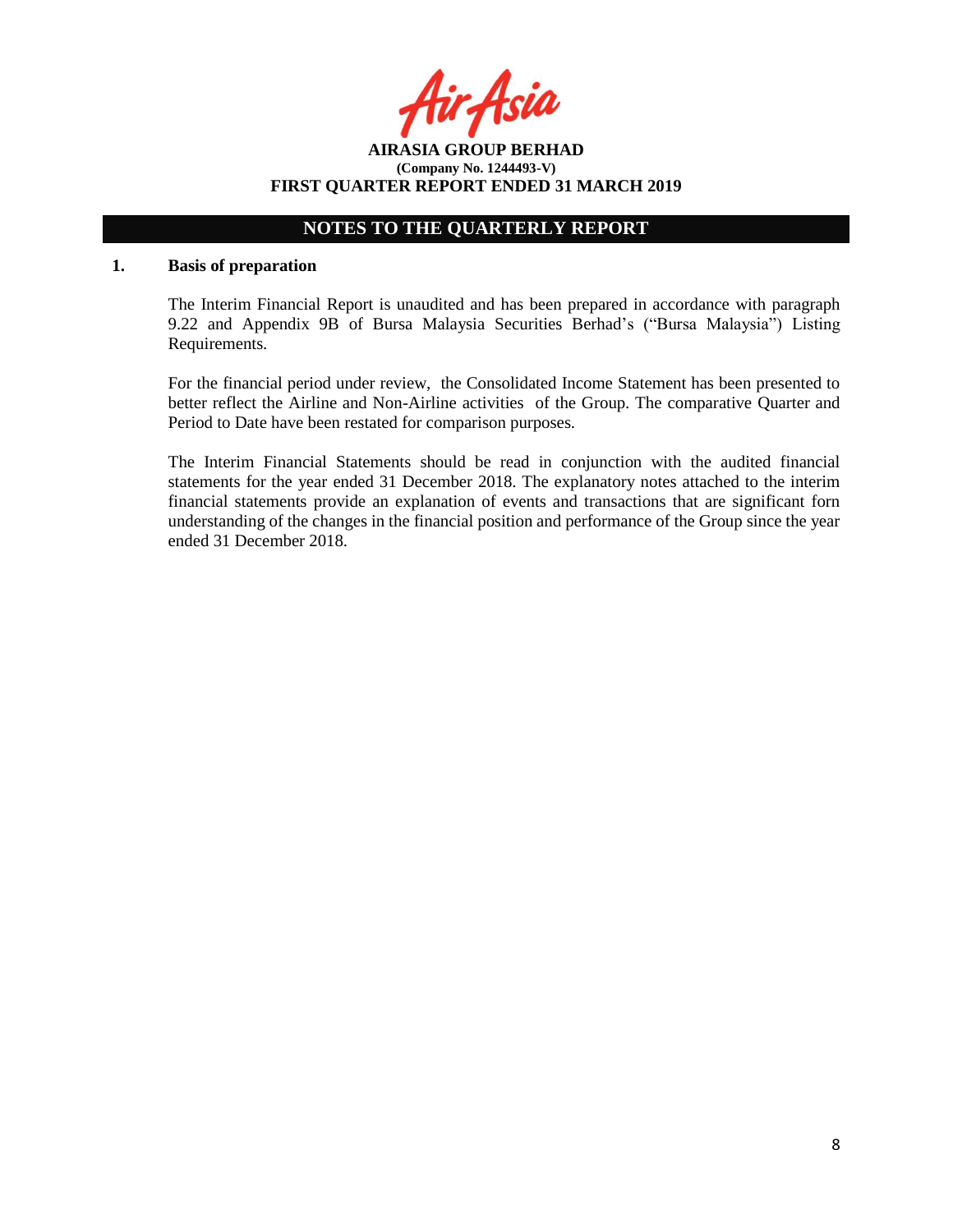Asia

**AIRASIA GROUP BERHAD (Company No. 1244493-V) FIRST QUARTER REPORT ENDED 31 MARCH 2019**

# **1. Basis of preparation**

The Consolidated Income Statement for the quarter ended 31 March 2019, in compliance with MFRS134: Interim Financial Reporting is as follows:

|                                                                | <b>INDIVIDUAL QUARTER</b> |               | <b>CUMULATIVE</b> |               |  |
|----------------------------------------------------------------|---------------------------|---------------|-------------------|---------------|--|
|                                                                | Quarter ended             | Quarter ended | Year ended        | Year ended    |  |
|                                                                | 31/3/2019                 | 31/3/2018     | 31/3/2019         | 31/3/2018     |  |
|                                                                | <b>RM'000</b>             | <b>RM'000</b> | <b>RM'000</b>     | <b>RM'000</b> |  |
|                                                                |                           |               |                   |               |  |
| Revenue                                                        | 2,881,027                 | 2,555,182     | 2,881,027         | 2,555,182     |  |
| Operating expenses:                                            |                           |               |                   |               |  |
| - Staff costs                                                  | (445, 314)                | (379,070)     | (445, 314)        | (379,070)     |  |
| - Depreciation of property, plant and equipment                | (450, 430)                | (185, 443)    | (450, 430)        | (185, 443)    |  |
| - Aircraft fuel expenses                                       | (956, 664)                | (852, 457)    | (956, 664)        | (852, 457)    |  |
| - Maintenance and overhaul                                     | (279, 500)                | (170, 590)    | (279, 500)        | (170, 590)    |  |
| - User charges and other related expenses                      | (419, 520)                | (357,003)     | (419, 520)        | (357,003)     |  |
| - Aircraft operating lease expenses                            |                           | (200, 225)    |                   | (200, 225)    |  |
| - Other operating expenses                                     | (217, 284)                | (145, 352)    | (217, 284)        | (145, 352)    |  |
| Other income                                                   | 123,575                   | 480,672       | 123,575           | 480,672       |  |
| <b>Operating profit</b>                                        | 235,890                   | 745,714       | 235,890           | 745,714       |  |
| Finance income                                                 | 13,293                    | 7,484         | 13,293            | 7,484         |  |
| Finance costs                                                  | (166, 292)                | (112, 206)    | (166, 292)        | (112, 206)    |  |
| Net operating profit                                           | 82,891                    | 640,992       | 82,891            | 640,992       |  |
| Share of results of associates                                 | 31,053                    | 55,502        | 31,053            | 55,502        |  |
| Foreign exchange gains                                         | 92,217                    | 5,825         | 92,217            | 5,825         |  |
| Fair value gain/(loss) on derivatives                          | 8,145                     | (42, 692)     | 8,145             | (42, 692)     |  |
| Remeasurement gain on retained interest in a former subsidiary |                           | 534,712       |                   | 534,712       |  |
| <b>Profit before taxation</b>                                  | 214,306                   | 1,194,339     | 214,306           | 1,194,339     |  |
| Tax expense                                                    | (3,862)                   | (6, 179)      | (3,862)           | (6, 179)      |  |
| Deferred taxation                                              | (108, 835)                | (97, 819)     | (108, 835)        | (97, 819)     |  |
| Net profit for the financial period                            | 101,609                   | 1,090,341     | 101,609           | 1,090,341     |  |

The condensed consolidated cash flow statements should be read in conjunction with the audited financial statements for the financial year ended 31 December 2018 and the accompanying explanatory notes attached to the interim financial statements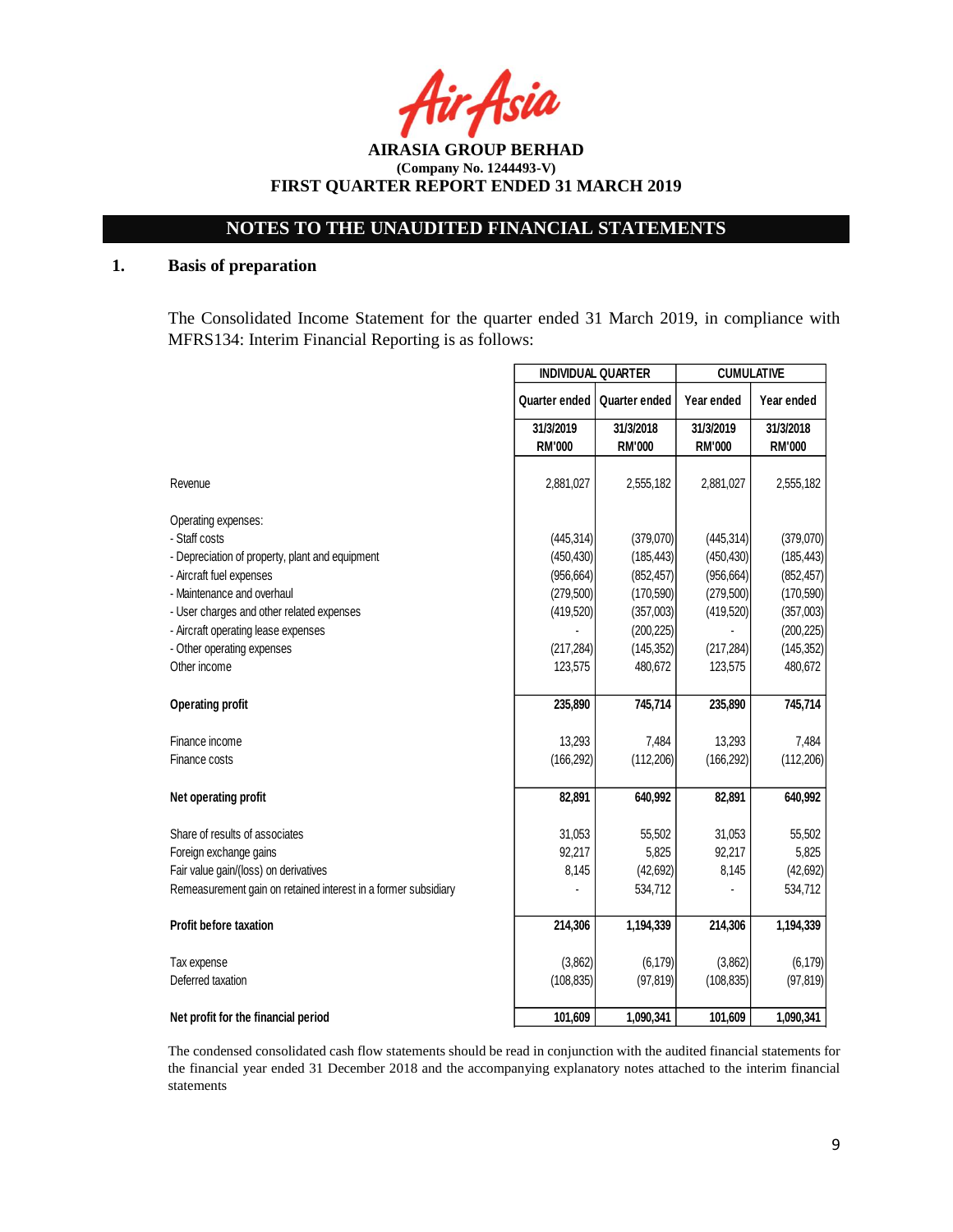r Asia

**AIRASIA GROUP BERHAD (Company No. 1244493-V) FIRST QUARTER REPORT ENDED 31 MARCH 2019**

#### **2. Summary of significant accounting policies**

The accounting policies and methods of computation adopted for the interim financial statements are consistent with those adopted for the Audited Financial Statements for the financial year ended 31 December 2018. Details of standards, amendments to published standards and interpretations to existing standards that are applicable to the Group with effect from 1 January 2019 or later are provided in the notes to the financial statements in the Audited Financial Statements of the Group for the financial year ended 31 December 2018. The Group did not early adopt any new standards, amendments to published standards and interpretation to existing standards.

At the beginning of the current financial year, the Group and the Company adopted MFRS 16: Leases. MFRS 16 will replace MFRS 117: Leases, IC Interpretation 4: Determining whether an Arrangement contains a Lease, IC Interpretation 115: Operating Lease-Incentives and IC Interpretation 127: Evaluating the Substance of Transactions Involving the Legal Form of a Lease. MFRS 16 sets out the principles for the recognition, measurement, presentation and disclosure of leases and requires lessees to account for all leases under a single on-balance sheet model, similar to the accounting for finance leases under MFRS 117. The Group has a number of operating leases which are primarily for aircraft.

MFRS 16 has been adopted by the Group from 1 January 2019 using the modified retrospective transition approach, which measures the lease liabilities based on the present value of future lease payments calculated using the incremental borrowing rate and exchange rate at date of transition. Lease payments would be split into principal and interest payments, using the effective interest method.

Correspondingly, the right-of-use ("ROU") assets is based on the present value of the liability at the commencement date of the lease, adding any directly attributable costs. The ROU asset will be depreciated on a straight-line basis over the shorter of the lease term and the useful life of the leased asset.

On the date of initial application, the Group applied the simplified transition approach and did not restate comparative amounts for the period prior to first adoption.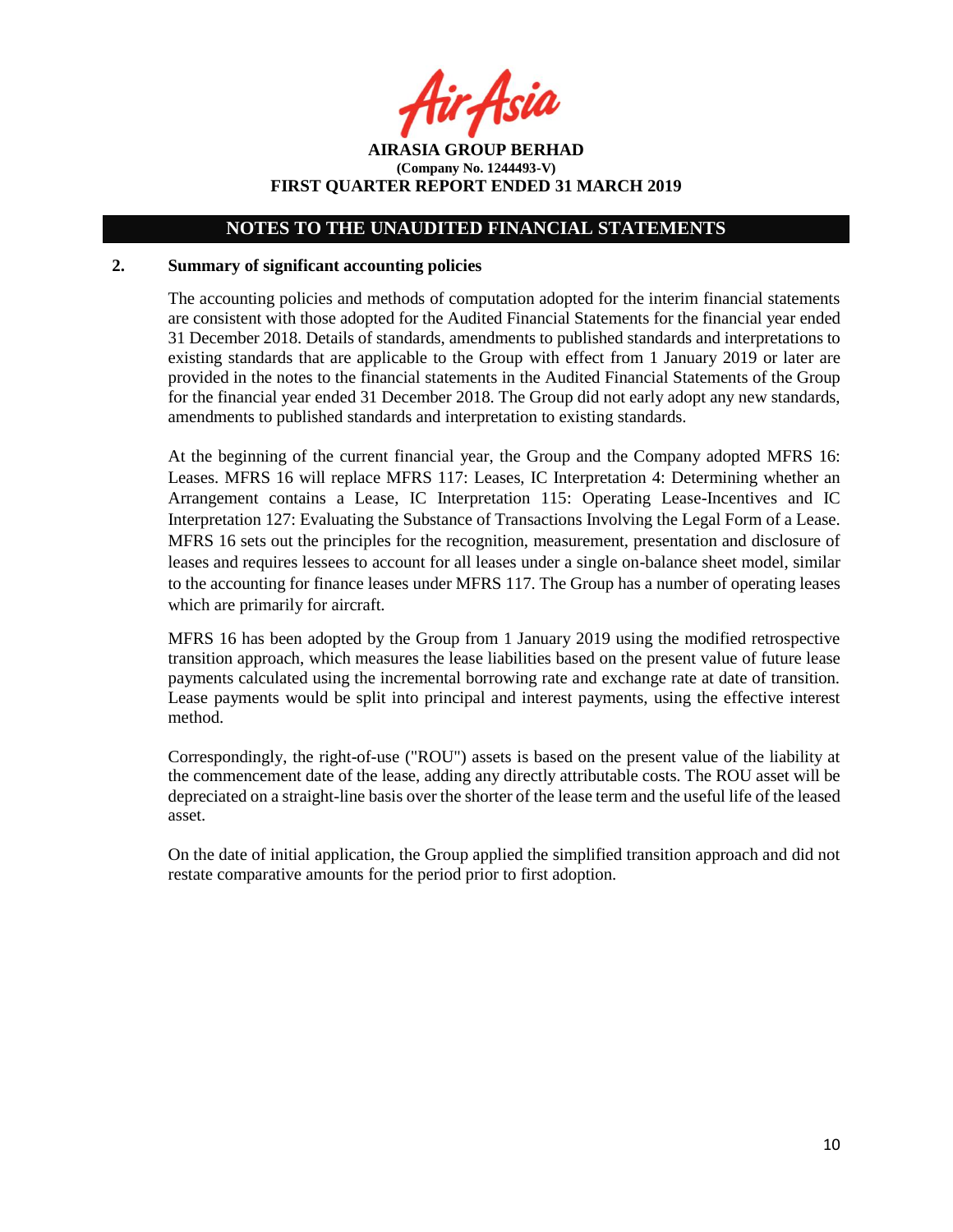Acil

**AIRASIA GROUP BERHAD (Company No. 1244493-V) FIRST QUARTER REPORT ENDED 31 MARCH 2019**

# **2. Summary of significant accounting policies (cont'd.)**

The adoption of MFRS 16 has the following impact:

#### **(a) To the opening balances as at 1 January 2019:**

|                          | <b>Audited</b><br>31/12/18<br><b>RM</b> million | <b>Adjustments</b><br><b>RM</b> million | <b>After MFRS</b><br><b>16 Adoption</b><br><b>RM</b> million |
|--------------------------|-------------------------------------------------|-----------------------------------------|--------------------------------------------------------------|
| Right of use asset       |                                                 | 9,429.9                                 | 9,429.9                                                      |
| Lease liabilities        |                                                 | (9,595.8)                               | (9,595.8)                                                    |
| Investment in associates | 282.7                                           | (100.6)                                 | 182.1                                                        |
| Retained earnings        | 5,541.7                                         | (239.7)                                 | 5,302.0                                                      |
| Minority interest        | (1,599.2)                                       | (26.8)                                  | (1,626.0)                                                    |

## **(b) To the unaudited Consolidated Financial Statements for the period ending 31 March 2019:**

- (i) On the Consolidated Income Statement, expenses which were previously included under aircraft operating leases will be replaced by finance costs – lease liabilities and depreciation of right of use asset;
- (ii) On the Consolidated Cash Flow Statement, operating lease rental outflows, previously recorded within net cashflow from operating activities, are classified as "net cashflow used in financing activities" for repayment of principal of lease liabilities.

|                                  | 31/3/19 before<br><b>MFRS 16</b><br><b>RM</b> million | <b>MFRS 16</b><br><b>Adjustments</b><br><b>RM</b> million | <b>Unaudited</b><br>31/3/19<br><b>RM</b> million |
|----------------------------------|-------------------------------------------------------|-----------------------------------------------------------|--------------------------------------------------|
| Depreciation                     | (69,244)                                              | (381, 186)                                                | (450, 430)                                       |
| <b>Aircraft Operating Leases</b> | (449, 870)                                            | 449,870                                                   |                                                  |
| Finance expenses                 | (59, 343)                                             | (106, 949)                                                | (166, 292)                                       |
| <b>Net Operating Profit</b>      | 121,156                                               | (38, 265)                                                 | 82,891                                           |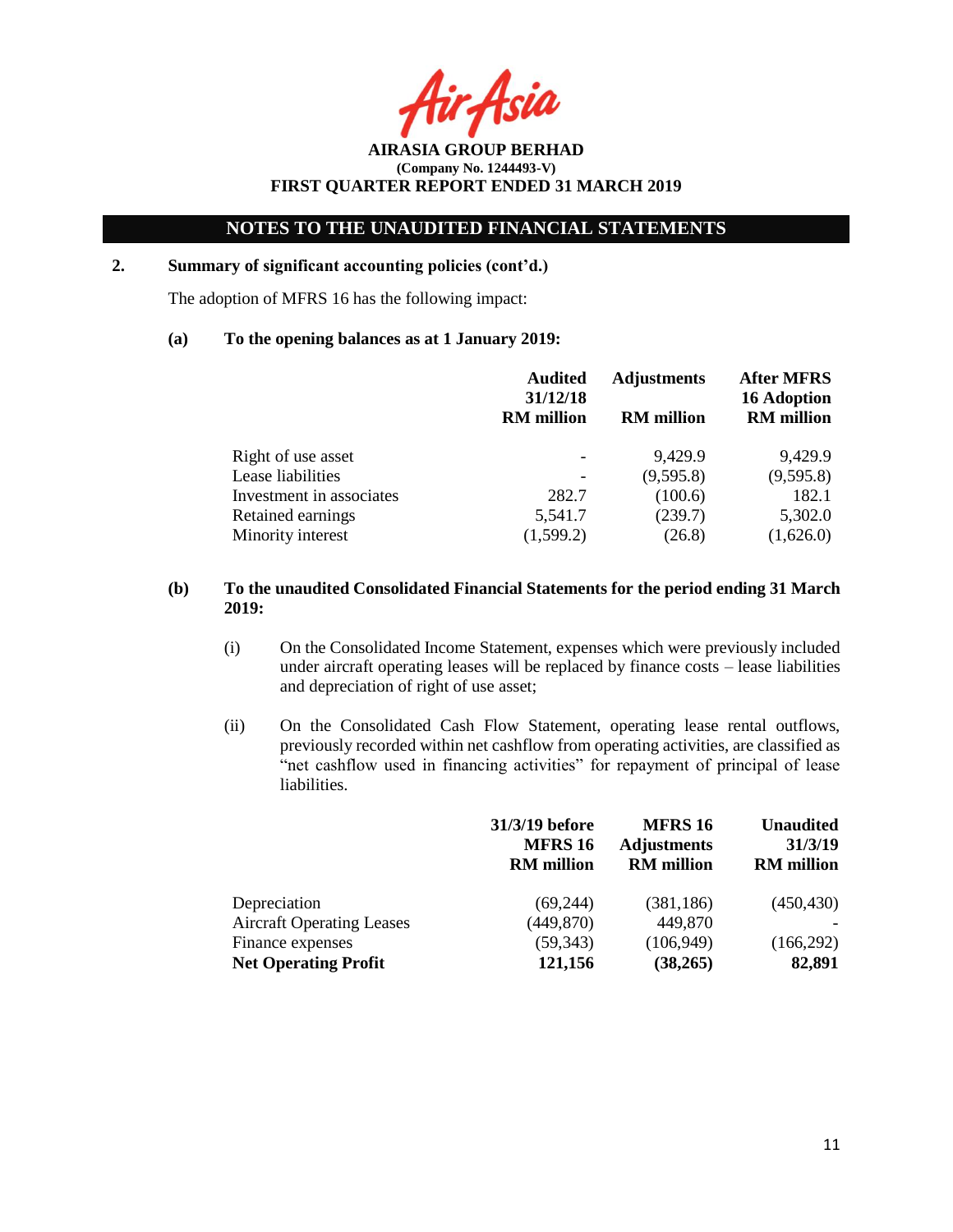tir.Asia

**AIRASIA GROUP BERHAD (Company No. 1244493-V) FIRST QUARTER REPORT ENDED 31 MARCH 2019**

### **3. Auditors' report on preceding annual financial statements**

The auditors have expressed an unqualified opinion on the Group's statutory financial statements for the financial year ended 31 December 2018 in their report dated 5 April 2019.

#### **4. Seasonality of operations**

AirAsia is primarily involved in the provision of air transportation services and thus, is subject to the seasonal demand for air travel.

#### **5. Unusual items due to their nature, size or incidence**

There were no unusual items affecting assets, liabilities, equity, net income or cash flows during the current quarter and financial period-to-date.

#### **6. Changes in composition of the Group**

During the current quarter, the Group has incorporated the following subsidiaries:

- a) On 6 March 2019, Asia Aviation Capital Limited ("AAC"), incorporated 4 wholly owned subsidiaries at USD 1 (approximately RM4.09) each for owning, leasing and/ or financing of aircraft:-
	- (i) Merah Aviation Asset Holding Two Limited;
	- (ii) Merah Aviation Asset Holding Three Limited;
	- (iii) Merah Aviation Asset Holding Four Limited; and
	- (iv) Merah Aviation Asset Holding Five Limited;
- b) On 18 March 2019, the Group incorporated BIGLIFE Philippines Inc with 103,993 ordinary shares to own, operate and develop AirAsia Big Loyalty program in Philippines.
- c) On 19 March 2019, the Group incorporated BIGLIFE Japan Co Ltd with 1 ordinary shares to own, operate and develop AirAsia Big Loyalty program in Japan.
- d) On 21 May 2019, Red Beat Ventures Sdn Bhd ("RBV"), wholly owned subsidiary of the Group, incorporated Teleport Everywhere Pte. Ltd ("Teleport") with 100 ordinary shares at USD100 to enable better organisation of Teleports subsidiaries, associates and investments existing now and in the future.

During the current quarter, the Group, through its subsidiary, RBV completed the acquisition of 629,130 ordinary shares in Touristly Travel Sdn Bhd for a cash consideration of RM1.1 million. Following the acquisition, Touristly Travel Sdn Bhd ceased to be a joint venture as the shareholdings of the Group increased from 50% to 74.6%.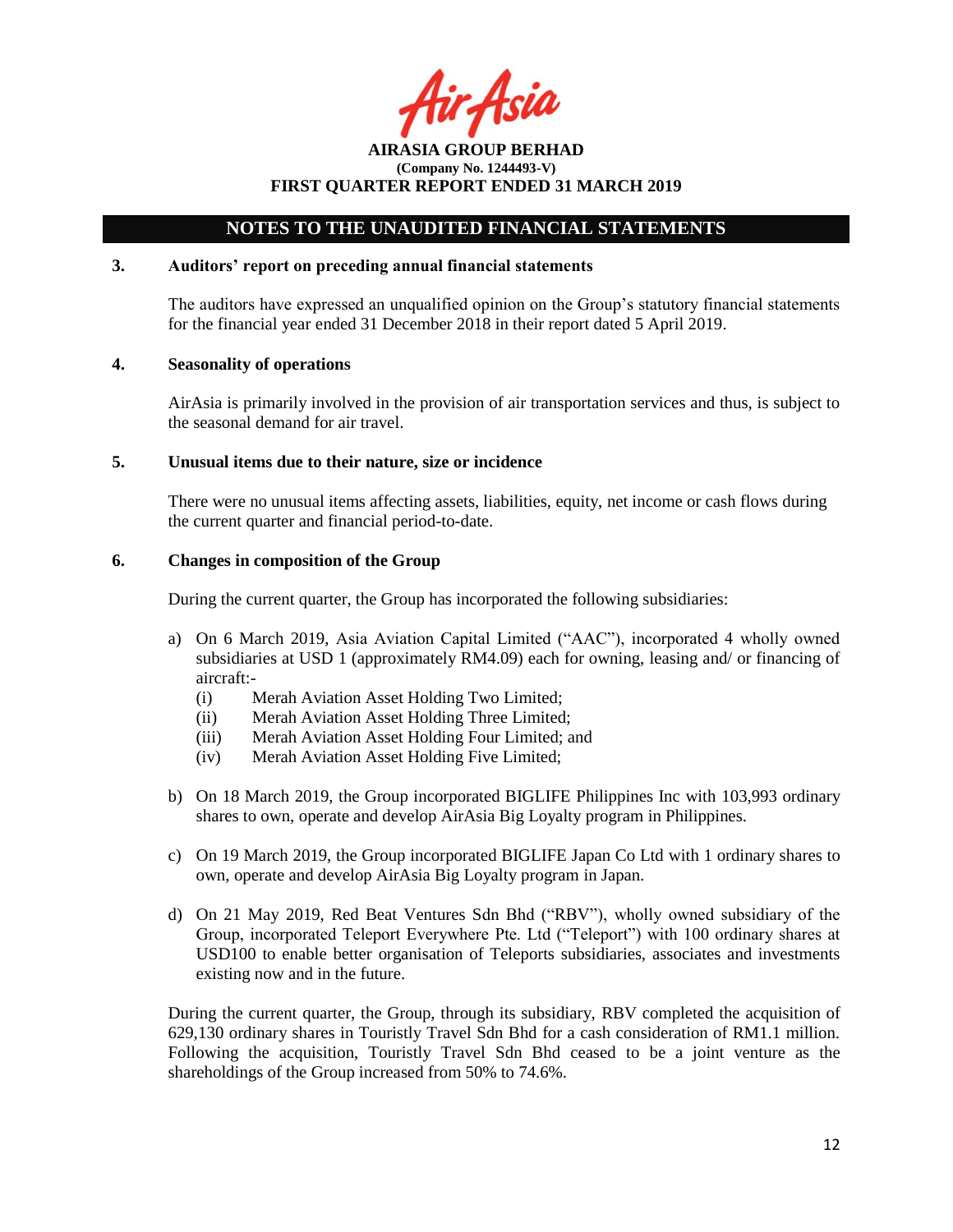Asil

# **NOTES TO THE UNAUDITED FINANCIAL STATEMENTS**

#### **7. Changes in estimates**

There were no changes in estimates that have had a material effect on the results of the current quarter and financial period-to-date.

#### **8. Capital and reserves**

There was no cancellation, repurchases, resale and repayment of debt and equity securities for the period ended 31 March 2019.

#### **9. Dividends paid and proposed**

The second interim dividend for the financial year ended 31 December, 2018 of 12 sen per share on 3,341,974,082 Ordinary Shares of the Company, amounting to RM401,036,890, was paid on 10 April 2019.

#### **10. Retained earnings**

Retained earnings of RM1,314,109, being the retained earnings of the Company, is available for distribution to shareholders of the Company.

#### **11. Revenue**

|                                    | <b>Quarter ended</b><br>31/3/2019<br><b>RM</b> million | <b>Quarter ended</b><br>31/3/2018<br><b>RM</b> million |
|------------------------------------|--------------------------------------------------------|--------------------------------------------------------|
| Passenger revenue                  |                                                        |                                                        |
| seat sales                         | 2,094.6                                                | 1,823.1                                                |
| others<br>$\overline{\phantom{a}}$ | 515.3                                                  | 449.8                                                  |
| Aircraft operating lease income    | 170.2                                                  | 238.0                                                  |
|                                    | 2,780.1                                                | 2,510.9                                                |
| Teleport (Logistics) *             | 100.9                                                  | 44.3                                                   |
|                                    | 2,881.0                                                | 2,555.2                                                |

\* For the current quarter, freight services is centralised and undertaken by the Group through logistics business provider, Teleport. Previously, freight services was handled by the respective AOCs.

Passenger revenue "Others" includes ancillary income such as administrative fees, baggage fees, assigned seats, cancellations, documentation and other fees, and on-board sales of meals and merchandise.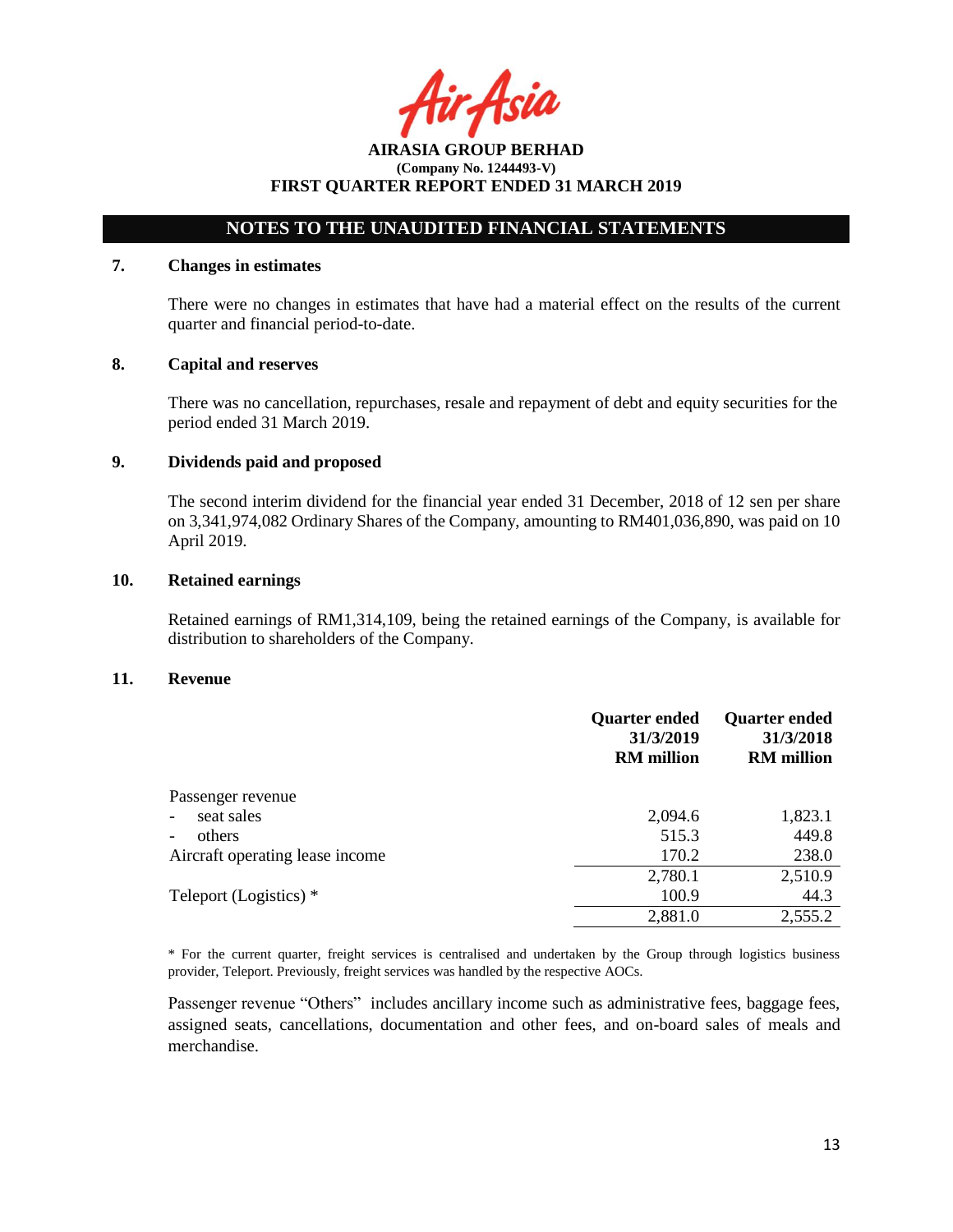# **NOTES TO THE UNAUDITED FINANCIAL STATEMENTS**

## **12. Other income**

|                                                                  | <b>Quarter ended</b><br>31/3/2019<br><b>RM</b> million | <b>Quarter ended</b><br>31/3/2018<br><b>RM</b> million |
|------------------------------------------------------------------|--------------------------------------------------------|--------------------------------------------------------|
| Fees charged for provision of commercial air transport           |                                                        |                                                        |
| services                                                         | 34.8                                                   | 33.7                                                   |
| Gain on disposal of property, plant and equipment                | 2.3                                                    | 33.8                                                   |
| Charter income                                                   |                                                        | 19.4                                                   |
| <b>Others</b>                                                    | 43.7                                                   | 32.9                                                   |
|                                                                  | 80.8                                                   | 119.8                                                  |
| Other income – Non airline                                       | 42.8                                                   | 10.6                                                   |
| Gain on partial disposal of investment in a former<br>subsidiary |                                                        | 350.3                                                  |
|                                                                  | 123.6                                                  | 480.7                                                  |

Other income "Others" includes commission and advertising income, forfeited revenue and insurance claims.

# **13. Finance income/(costs) and foreign exchange gains/(losses)**

|                                                                                   | Quarter<br>ended             | Quarter<br>ended             | Year ended                   | Year ended                   |
|-----------------------------------------------------------------------------------|------------------------------|------------------------------|------------------------------|------------------------------|
|                                                                                   | 31/3/19<br><b>RM</b> million | 31/3/18<br><b>RM</b> million | 31/3/19<br><b>RM</b> million | 31/3/18<br><b>RM</b> million |
| (a) Finance income                                                                |                              |                              |                              |                              |
| Interest income from:                                                             |                              |                              |                              |                              |
| - deposits with licensed banks                                                    | 12.9                         | 6.5                          | 12.9                         | 6.5                          |
| Discounting effect on financial instruments and others                            | 0.4                          | 1.0                          | 0.4                          | 1.0                          |
|                                                                                   | 13.3                         | 7.5                          | 13.3                         | 7.5                          |
| (b) Finance costs                                                                 |                              |                              |                              |                              |
| <b>Bank borrowings</b>                                                            | (55.4)                       | (107.0)                      | (55.4)                       | (107.0)                      |
| Amortisation of premiums for interest rate caps                                   | (0.8)                        | (3.5)                        | (0.8)                        | (3.5)                        |
| Discounting effect on financial instruments, bank<br>facilities and other charges | (3.1)                        | (1.7)                        | (3.1)                        | (1.7)                        |
|                                                                                   | (59.3)                       | (112.2)                      | (59.3)                       | (112.2)                      |
| (c) Foreign exchange gains/(losses)                                               |                              |                              |                              |                              |
| - realized                                                                        | 25.9                         | 27.6                         | 25.9                         | 27.6                         |
| - unrealized                                                                      | 73.1                         | 46.7                         | 73.1                         | 46.7                         |
| - fair value movement recycled<br>from cash flow hedge reserve                    | (6.8)                        | (68.5)                       | (6.8)                        | (68.5)                       |
|                                                                                   | 92.2                         | 5.8                          | 92.2                         | 5.8                          |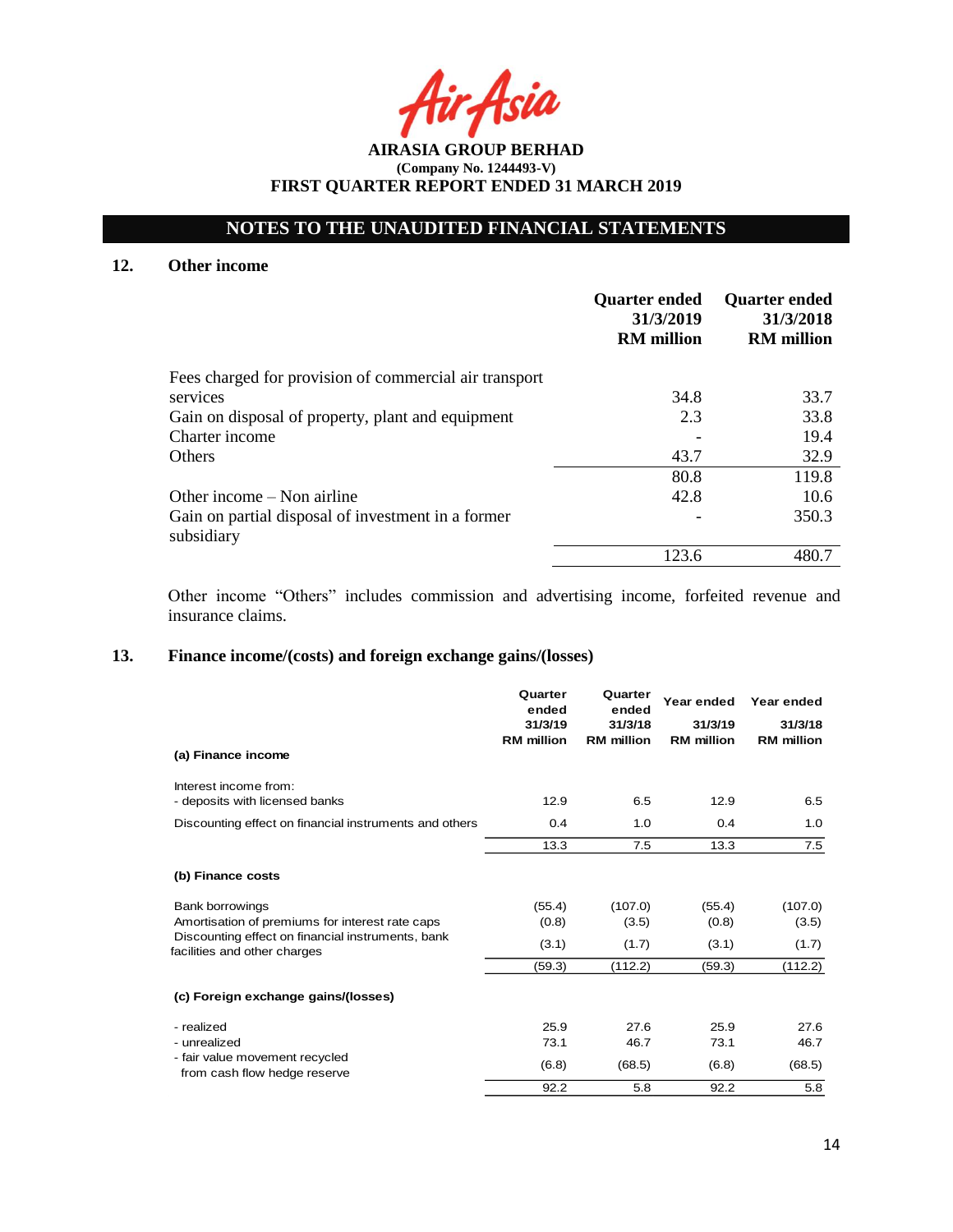Asil

**AIRASIA GROUP BERHAD (Company No. 1244493-V) FIRST QUARTER REPORT ENDED 31 MARCH 2019**

#### **14. Remeasurement gain on retained interest in a former subsidiary**

On 4 January 2018, the share swap agreement between Ground Team Red Holdings Sdn Bhd ("GTRH") and SATS Ltd. ("SATS") was completed, wherein GTRH acquired 80% equity stake in SATS Ground Services Singapore Pte. Ltd in exchange for an 11.4% equity stake in GTRH. On 14<sup>th</sup> February 2018, the Group further completed the sale and transfer of 38.6% interest in GTRH to SATS for a consideration of SGD119.3 million.

The transaction above resulted in the Group recognizing GTRH as a joint venture in prior year. A re-measurement gain of RM534.7 million had been recognized in the financial statements of the Group arising from this deemed disposal in prior year.

### *Reclassification of investment in joint venture to investment in associate*

On 1 January 2019, SATS recognized GTRH as a subsidiary on the basis of control of key activities and consolidated the said entity in its financial statements. As the Group can now only exercise significant influence, pursuant to the requirements of the accounting standards, the Group reclassified the investment from "investments in joint venture" to "investments in associates". This reclassification does not have any financial impact to the consolidated income statement.

#### **15. Income tax and Deferred tax**

#### **Income tax expense**

The current taxation charge of RM3.9 million comprises tax payable on interest income and corporate income taxes for the subsidiaries.

#### **Deferred taxation**

Deferred tax liabilities of RM108.8 million was charged in the current financial period mainly due to reversal of deferred tax asset on utilisation of unabsorbed capital allowances to offset profit earned.

#### **16. Property, plant and equipment**

(a) acquisition and disposals

During the period ended 31 March 2019, the Group acquired property, plant and equipment with a cost of RM37.7 million (period ended 31 March 2018: RM792.7 million).

During the period ended 31 March 2019, proceeds from disposal of property, plant and equipment totaled RM2.2 million (period ended 31 March 2018: RM33.8 million).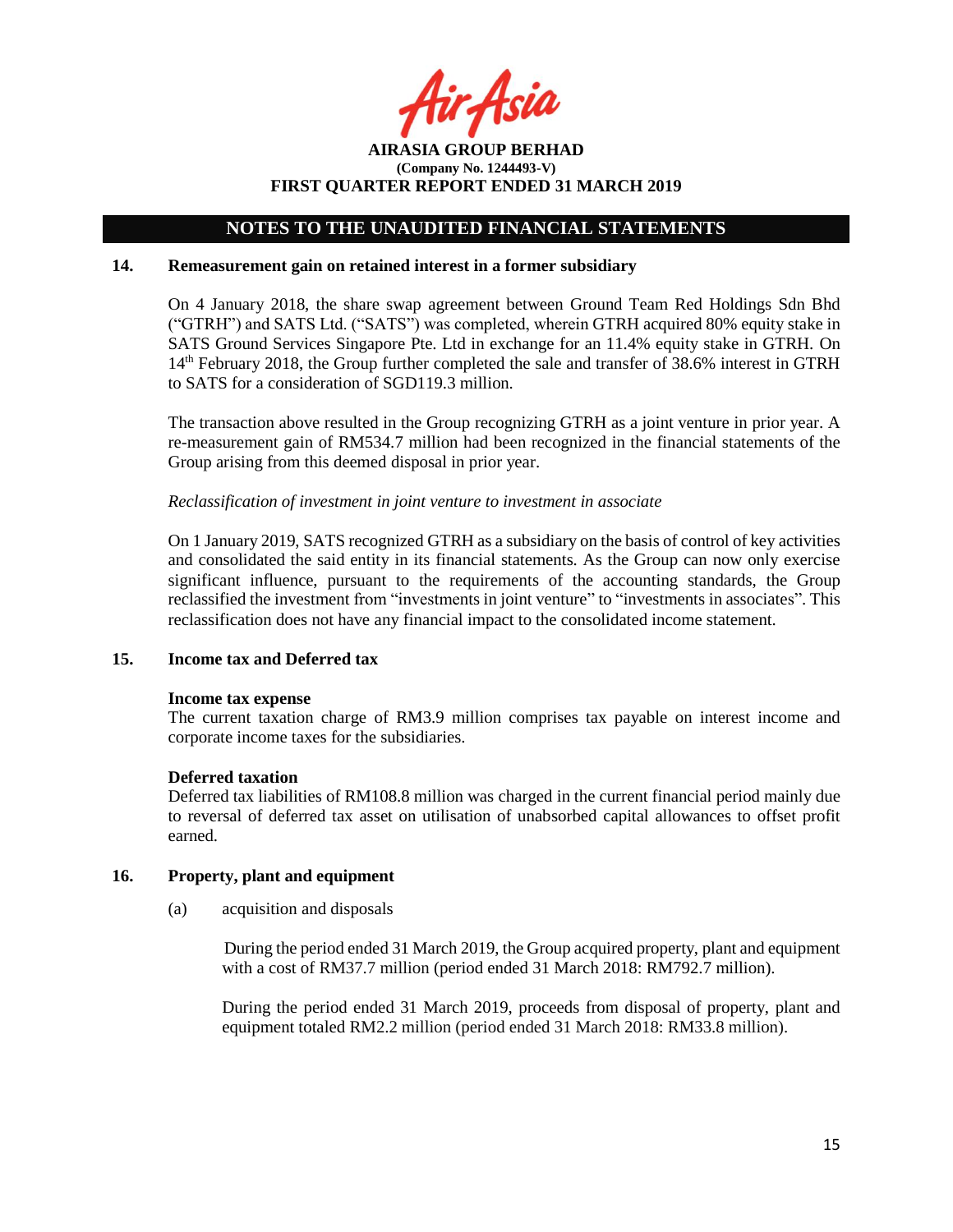Asia

# **NOTES TO THE UNAUDITED FINANCIAL STATEMENTS**

### **16. Property, plant and equipment (cont.d)**

(b) revaluation

There was no revaluation of property, plant and equipment in the quarter under review or in the same quarter of the prior year.

(c) impairment

There was no impairment of property, plant and equipment in the quarter under review or in the same quarter of the prior year.

# **17. Quoted investments and properties**

There was no purchase or disposal of quoted securities for the quarter under review and financial period to date.

#### **18. Investments in associates**

|                                               | As at<br>31/3/2019<br><b>RM</b> million | As at<br>31/12/2018<br><b>RM</b> million |
|-----------------------------------------------|-----------------------------------------|------------------------------------------|
| Investment at cost                            | 672.2                                   | 672.2                                    |
| Adjustment due to adoption of MFRS 16         | (100.6)                                 |                                          |
| Reclassified from investment in joint venture | 572.7                                   |                                          |
| Share of results and reserves                 | (227.2)                                 | (389.5)                                  |
|                                               | 917.1                                   | 282.7                                    |

For the quarter ended 31 March 2019, the Group, as permitted by MFRS 128, has not recognized our share of losses relating to AirAsia India, where this share of losses exceeds the Group's interest in the associate. The unrecognized losses at the reporting date is RM236.5 million.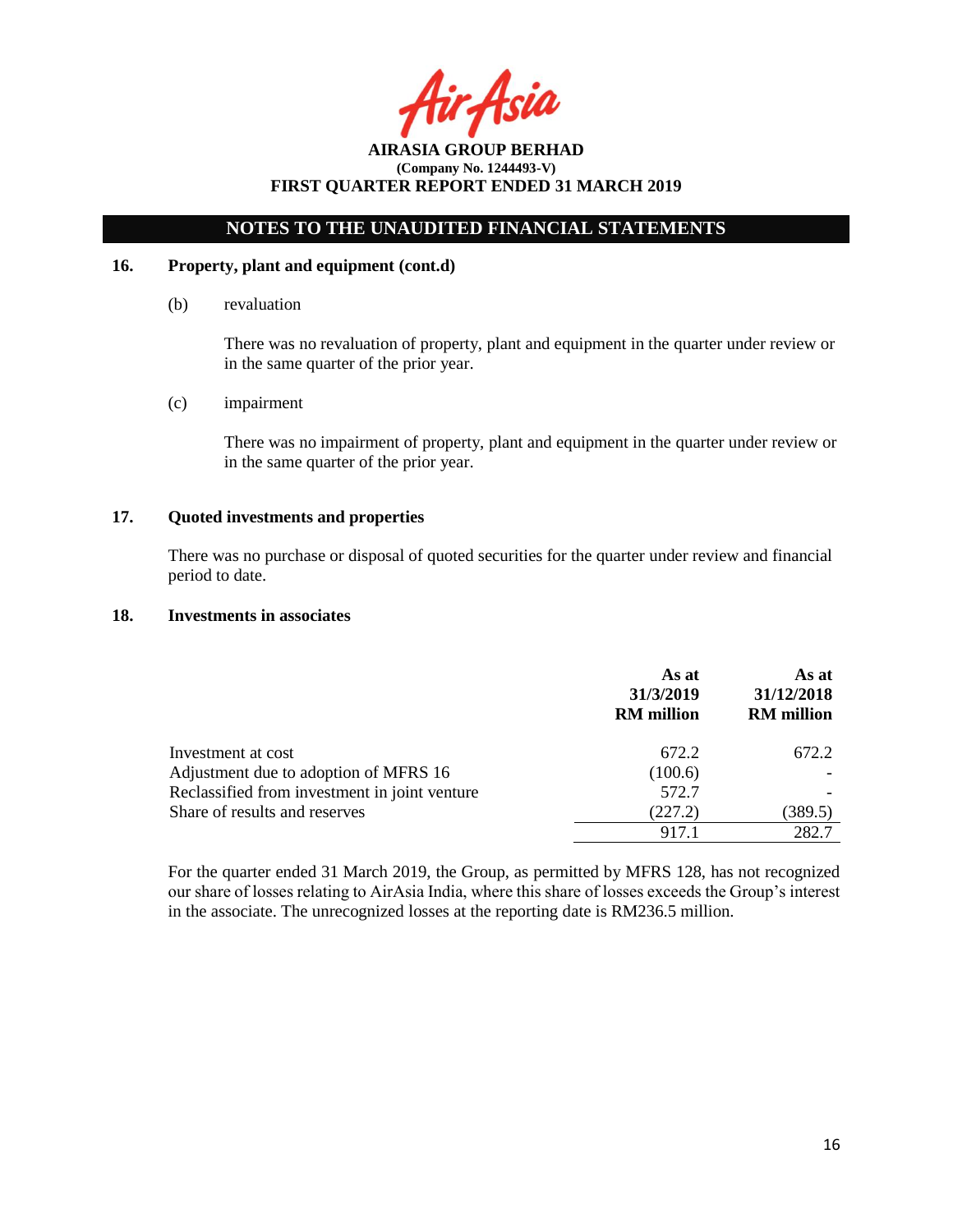Asia

# **NOTES TO THE UNAUDITED FINANCIAL STATEMENTS**

# **19. Receivables and prepayments**

|                                | As at<br>31/3/2019<br><b>RM</b> million | As at<br>31/12/2018<br><b>RM</b> million |
|--------------------------------|-----------------------------------------|------------------------------------------|
| Non-current                    |                                         |                                          |
| Prepayments                    | 1,835.3                                 | 2,011.2                                  |
| Deposits and other receivables | 1,264.6                                 | 1,056.4                                  |
|                                | 3,099.9                                 | 3,067.6                                  |
| Current                        |                                         |                                          |
| Trade and other receivables    | 537.8                                   | 485.9                                    |
| Prepayments                    | 985.7                                   | 829.9                                    |
| Deposits                       | 16.6                                    | 79.2                                     |
|                                | 1,540.1                                 | 1,395.0                                  |

Prepayments include advances for the purchase of fuel as well as prepaid engine maintenance costs to the service provider.

# **20. Trade and other payables**

|                               | As at<br>31/3/2019<br><b>RM</b> million | As at<br>31/12/2018<br><b>RM</b> million |
|-------------------------------|-----------------------------------------|------------------------------------------|
| Non-current                   |                                         |                                          |
| Other payables                | 1,443.3                                 | 1,428.3                                  |
| Aircraft maintenance payables | 2,085.6                                 | 2,085.6                                  |
|                               | 3,528.9                                 | 3,513.9                                  |
| Current                       |                                         |                                          |
| Trade payables                | 365.6                                   | 538.2                                    |
| Accruals for fuel             | 201.3                                   | 149.6                                    |
| Collateral for derivatives    | 46.3                                    | 79.4                                     |
| Aircraft maintenance payables | 315.5                                   | 315.5                                    |
| Others                        | 1,566.2                                 | 1,597.3                                  |
|                               | 2,494.9                                 | 2,680.0                                  |

Other payables and accruals include accruals for operational expenses, passenger service charges payable to airport authorities and security deposits for leased aircraft. Aircraft maintenance payables are maintenance costs that will be incurred on the return of leased aircrafts.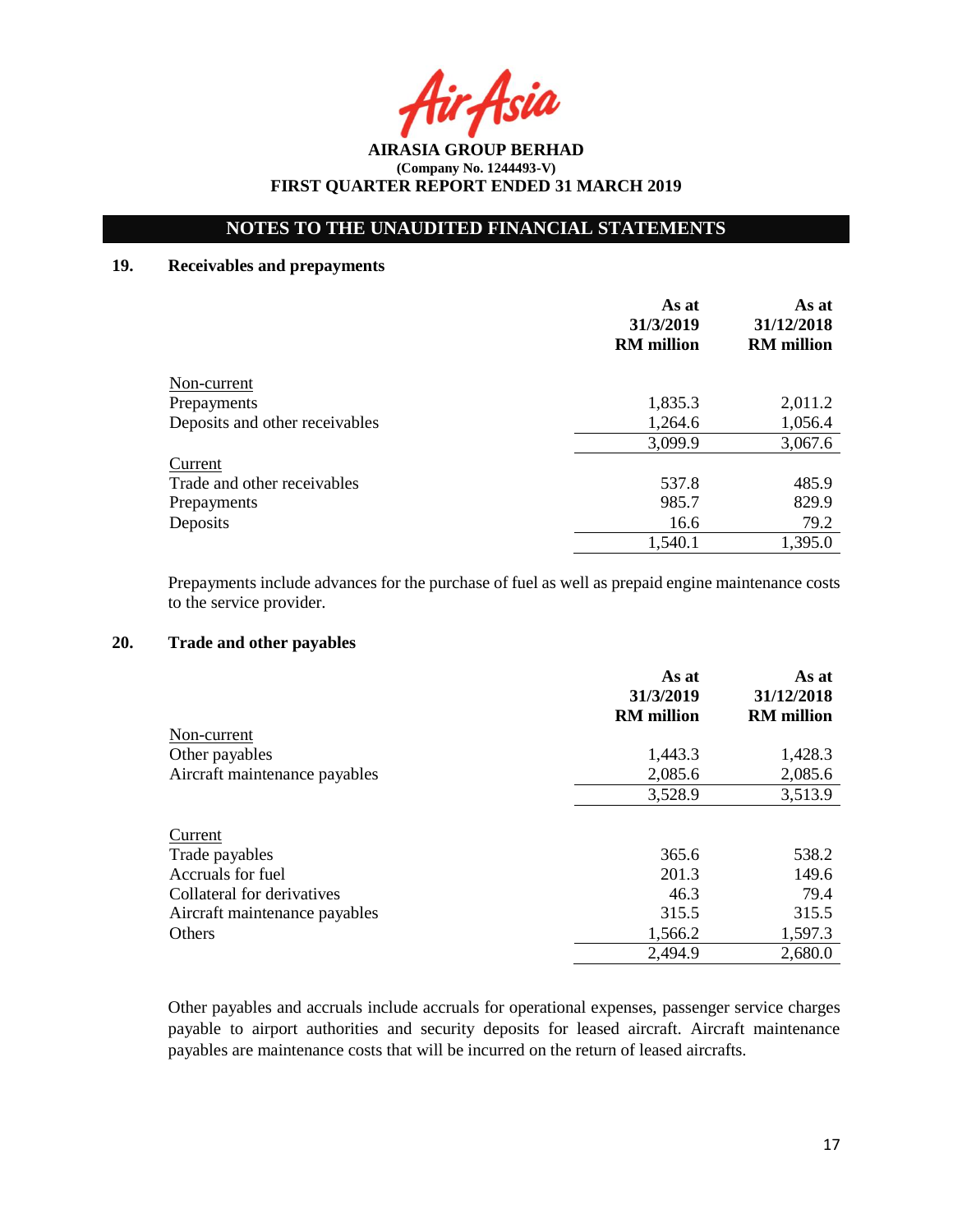Asia

**AIRASIA GROUP BERHAD (Company No. 1244493-V) FIRST QUARTER REPORT ENDED 31 MARCH 2019**

#### **21. Assets classified as held for sale and liabilities associated with assets held for sale**

On 24 December 2018, an indirect subsidiary of the Group, Asia Aviation Capital Limited ("AACL") entered into a Sale and Purchase Agreement with AS Air Lease Holdings 5T DAC and AS Air Lease 8 (Offshore) LP, both entities controlled by Castlelake L.P for the disposal of Merah Aviation Asset Holding Limited, Merah Aviation Asset Holdings Two Limited, Merah Aviation Holdings Three Limited, Merah Aviation Asset Holding Four Limited and Merah Aviation Asset Holding Five Limited, which collectively own twenty five (25) aircrafts to be leased to AirAsia Berhad, for an aggregate consideration of USD768 million (approximately RM3,216.4 million).

As such, these aircraft assets have been reclassified to current assets in accordance with MFRS 5 Non-current Assets Held for Sale and Discontinued Operations. Correspondingly, the depreciation on those assets have ceased and aircraft liabilities have also been reclassified to current liabilities.

#### **22. Borrowings and lease liabilities**

|                                    | As at<br>31/3/2019<br><b>RM</b> million | As at<br>31/12/2018<br><b>RM</b> million |
|------------------------------------|-----------------------------------------|------------------------------------------|
| Short term                         |                                         |                                          |
| Term loans                         | 541.9                                   | 325.4                                    |
| Finance lease liabilities          | 54.6                                    | 58.3                                     |
| Lease liabilities - MFRS 16        | 1,796.4                                 |                                          |
| <b>Commodity Murabahah Finance</b> | 19.1                                    | 22.2                                     |
| Revolving credit                   | 22.6                                    | 17.3                                     |
|                                    | 2,434.6                                 | 423.2                                    |
| Long term                          |                                         |                                          |
| Term loans                         | 283.8                                   | 530.1                                    |
| Finance lease liabilities          | 169.5                                   | 178.5                                    |
| Lease liabilities – MFRS 16        | 8,091.1                                 |                                          |
| <b>Commodity Murabahah Finance</b> | 67.4                                    | 73.3                                     |
|                                    | 8,611.8                                 | 781.9                                    |
| Total                              | 11,046.4                                | 1,205.1                                  |
|                                    |                                         |                                          |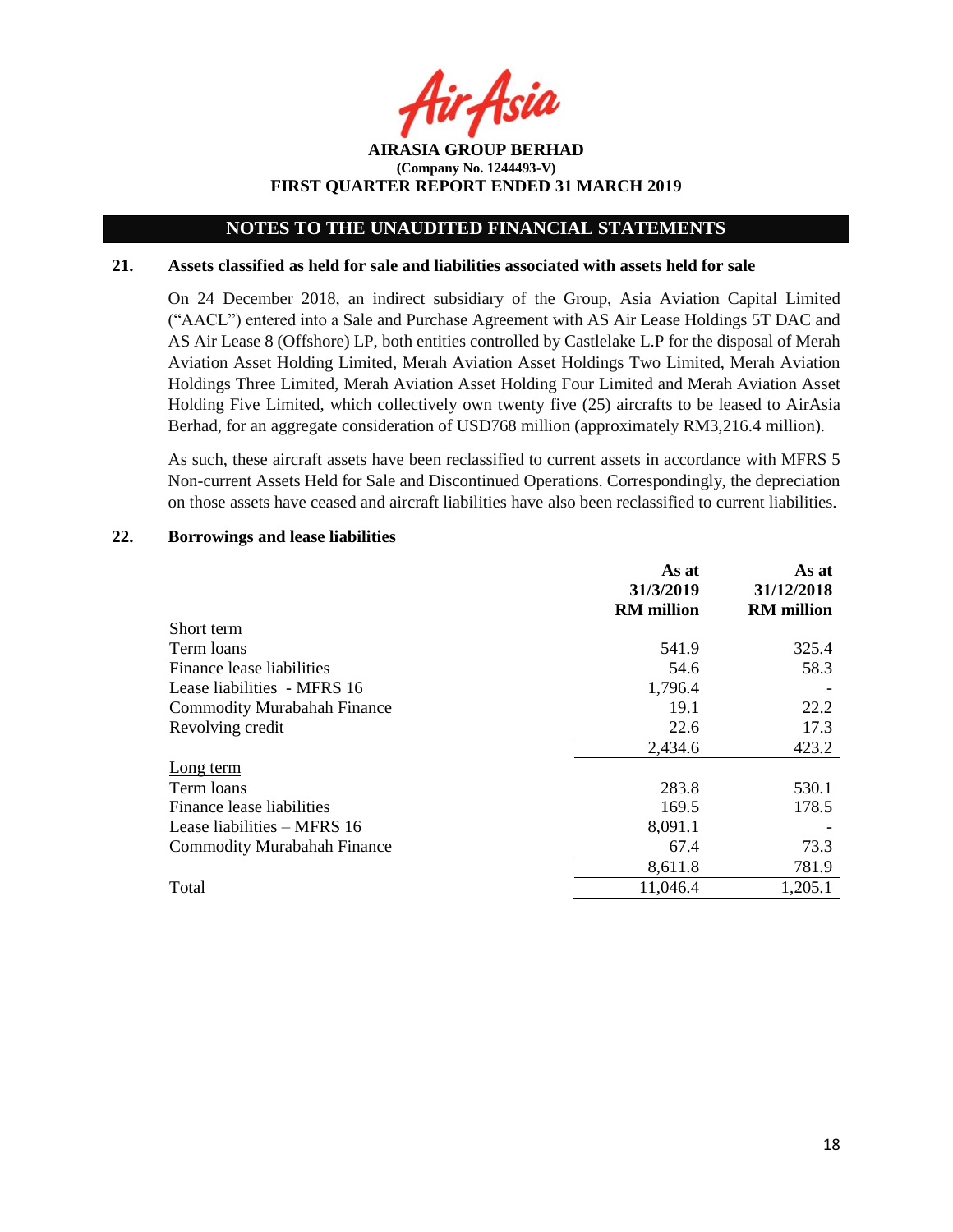Asil

**AIRASIA GROUP BERHAD (Company No. 1244493-V) FIRST QUARTER REPORT ENDED 31 MARCH 2019**

#### **22. Borrowings and lease liabilities (cont'd)**

The currency profile of borrowings and lease liabilities is as follows: **As at**

|                          | 31/3/2019<br><b>RM</b> million | 31/12/2018<br><b>RM</b> million |
|--------------------------|--------------------------------|---------------------------------|
| Ringgit Malaysia         | 86.4                           | 95.5                            |
| <b>US Dollar</b>         | 10,757.5                       | 885.6                           |
| Euro                     | 55.5                           | 56.1                            |
| Philippine Peso          | 93.0                           | 94.5                            |
| <b>Indonesian Rupiah</b> | 54.0                           | 73.4                            |
|                          | 11,046.4                       | 1,205.1                         |

Total borrowings include secured liabilities of the Group of RM2.9 billion. These are secured by the following:

- (a) Assignment of rights under contract with Airbus over each aircraft;
- (b) Assignment of insurance of each aircraft; and
- (c) Assignment of airframe and engine warranties of each aircraft.

The term loans, finance lease liabilities (Ijarah) and commodity murabahah finance are for the purchase of aircraft, spare engines and working capital. The repayment terms of term loans and finance lease liabilities (Ijarah) and commodity murabahah finance are on a quarterly or semiannual basis.

The Group has adopted MFRS 16: Leases beginning 1 January 2019. The Lease liabilities indicated above is supported by corresponding Right of Use Asset of RM9,791.9 million. The Lease liabilities repayment is on a monthly basis based on the operating lease agreement.

The maturity period of non-current borrowing is 11 years and below. The Group has substantially hedged its foreign exchange exposure through foreign exchange contracts as explained in Note 23 (a).

**As at**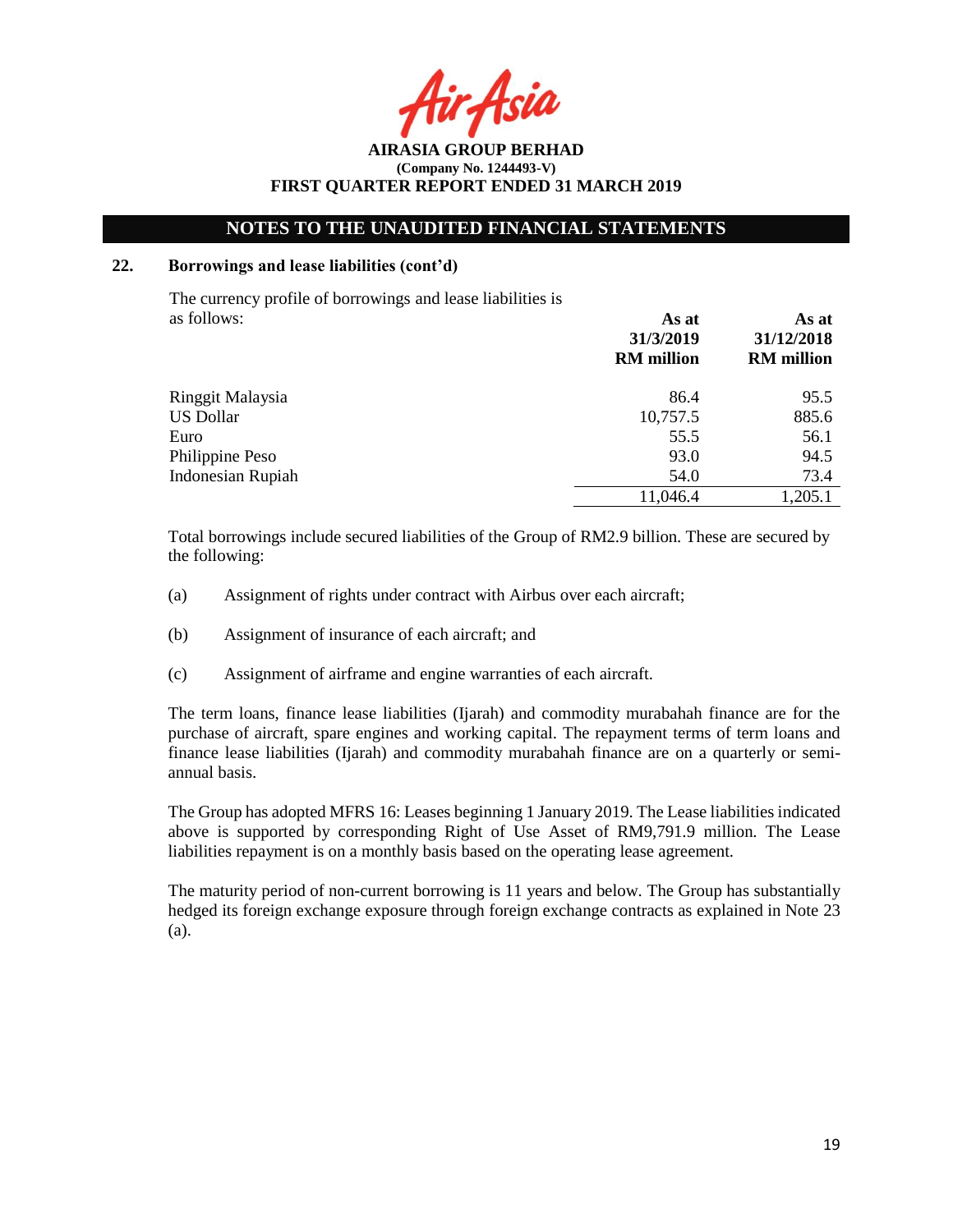Asil

# **NOTES TO THE UNAUDITED FINANCIAL STATEMENTS**

### **23. Derivative financial instruments**

(a) Forward Foreign Exchange Contracts

As at 31 March 2019, the Group has entered into Cross-Currency Swaps and Foreign Currency Swaps to hedge the USD dollar liabilities of its aircraft into Malaysian Ringgit ("MYR").

(b) Interest Rate Hedging

As at 31 March 2019, the Group has entered into interest rate hedging transactions to hedge against fluctuations in the US\$ Libor on its existing aircraft financing.

(c) Fuel Hedging

As at 31 March 2019, the Group has entered into swaps and options for both Brent and Crack, which represent up to 52% of the Group's total budgeted fuel consumption for 2019.

For the years 2020 and 2021, the swaps represents up to 40% and 4% of the Group's total budgeted fuel consumption respectively.

| <b>Type of Derivatives</b> |  |
|----------------------------|--|
|----------------------------|--|

|                                   | <b>Notional Value</b><br><b>Barrels million</b> | 31/3/2019<br><b>Assets/(Liabilities)</b><br><b>RM</b> million |
|-----------------------------------|-------------------------------------------------|---------------------------------------------------------------|
| <b>Fuel contract</b>              |                                                 |                                                               |
| less than 1 year                  | 5.6                                             | 23.7                                                          |
| 1 year to 3 years                 | 4.7                                             | 18.4                                                          |
| <b>Total</b>                      | <b>10.3</b>                                     | 42.1                                                          |
| Interest rate contracts           | <b>RM</b> million                               | <b>RM</b> million                                             |
| less than 1 year                  | 291.8                                           | (1.5)                                                         |
| 1 year to 3 years                 | 373.0                                           | (7.6)                                                         |
| More than 3 years                 | 1,420.0                                         | (28.3)                                                        |
| <b>Total</b>                      | 2,084.8                                         | (37.4)                                                        |
| <b>Foreign currency contracts</b> | <b>RM</b> million                               | <b>RM</b> million                                             |
| less than 1 year                  | 260.2                                           | 55.9                                                          |
| 1 year to 3 years                 | 430.5                                           | 92.5                                                          |
| More than 3 years                 | 638.7                                           | 136.4                                                         |
| <b>Total</b>                      | 1,329.4                                         | 284.8                                                         |

The related accounting policies, cash requirements of the derivatives, risks associated with the derivatives and policies to mitigate those risks are unchanged since the last financial year.

**Fair value**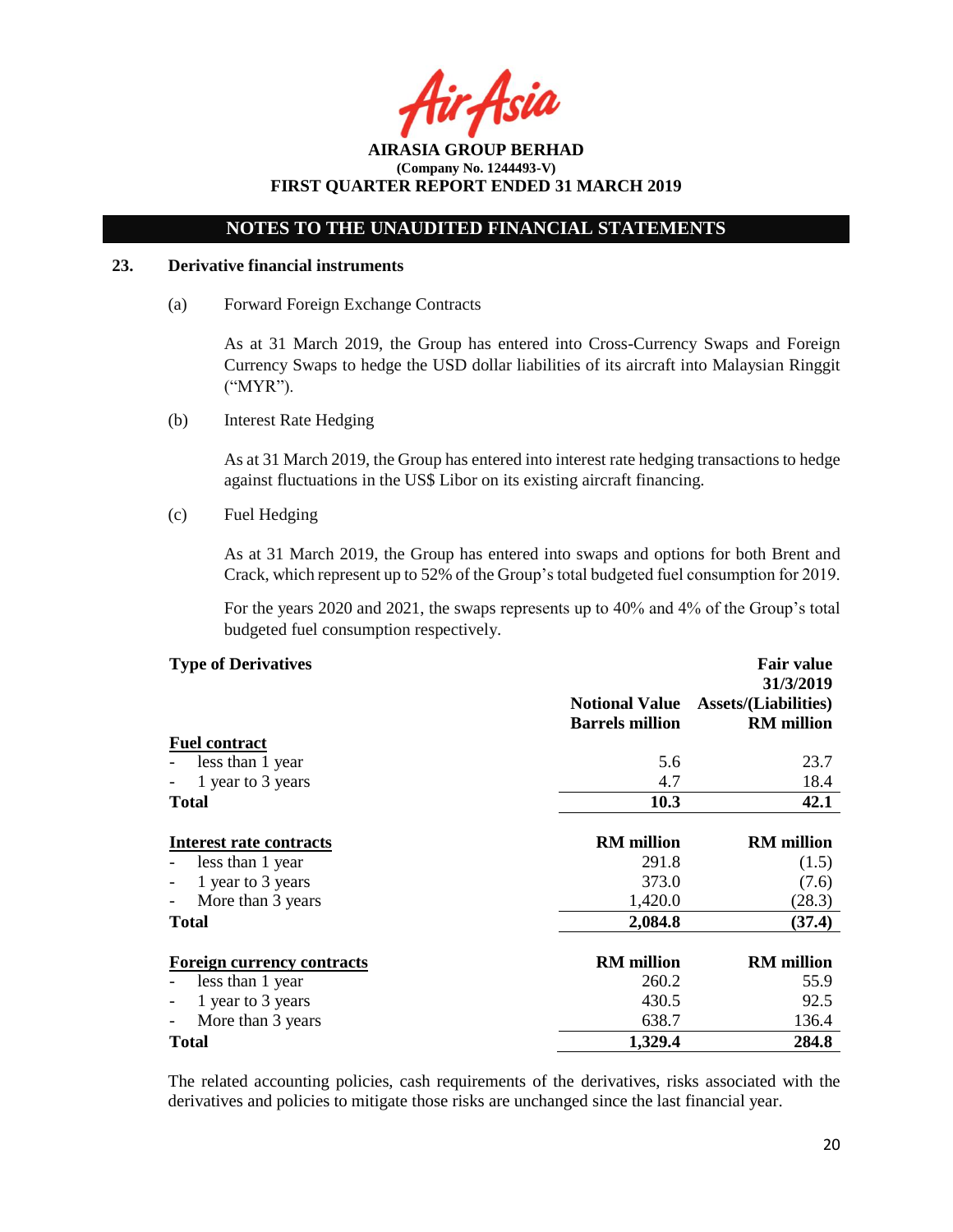r Asia

# **NOTES TO THE UNAUDITED FINANCIAL STATEMENTS**

## **24. Status of corporate proposals announced**

*Proposed sales and leaseback for twenty five (25) aircraft to CastleLake L.P*

As disclosed in Note 21, the current proposal was approved by the shareholders in an Extraordinary General Meeting held on 17th April 2019.

On 14<sup>th</sup> May 2019, AACL completed the disposal of its entire equity interest in Merah Aviation Asset Holding Limited, which holds five (5) aircraft assets and received gross proceeds of USD87.6 million

### *Proposed joint venture in Vietnam*

On  $17<sup>th</sup>$  April 2019, AirAsia Investment Limited, a wholly-owned subsidiary of the Company, together with Gumin Company and Hai Au Aviation Joint Stock Company, have amicably agreed to terminate and release each other from all obligations under the transaction agreements in relation to the proposed joint venture in Vietnam.

### **25. Post balance sheet events**

There are no post balance sheet events to be reported.

#### **26. Contingent assets**

As at the date of this report, the Group does not have any contingent assets.

# **27. Changes in contingent liabilities since the last annual balance sheet date**

There were no material changes in contingent liabilities since the audited financial statements of the Group for the financial year ended 31 December 2018.

# **28. Capital commitments outstanding not provided for in the interim financial report**

Capital commitments for property, plant and equipment:

|                                 | As at<br>31/3/2019<br><b>RM</b> million | As at<br>31/12/2018<br><b>RM</b> million |
|---------------------------------|-----------------------------------------|------------------------------------------|
| Approved and contracted for     | 114,528.9                               | 88,640.5                                 |
| Approved but not contracted for | 49.3                                    | 26.4                                     |
|                                 | 114,578.2                               | 88,666.9                                 |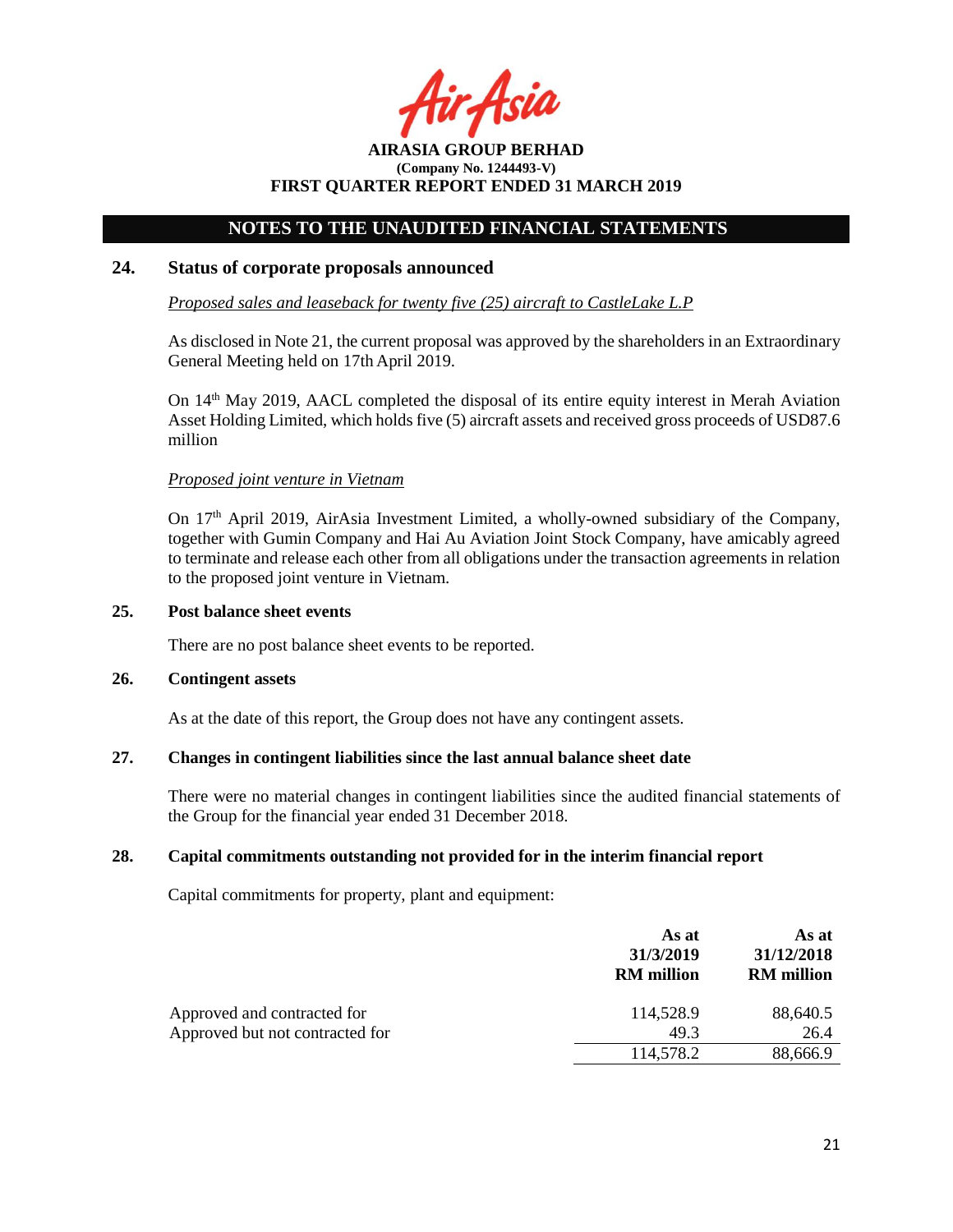**AIRASIA GROUP BERHAD (Company No. 1244493-V) FIRST QUARTER REPORT ENDED 31 MARCH 2019**

# **29. Material related party transactions**

Significant related party transactions which were entered into on agreed terms and conditions for the quarter ended 31 March 2019 are set out below:

|    |                                               | <b>Quarter ended</b><br>31/3/2019<br><b>RM</b> million | <b>Quarter ended</b><br>31/3/2018<br><b>RM</b> million |
|----|-----------------------------------------------|--------------------------------------------------------|--------------------------------------------------------|
| 1. | Transaction of the Group with associates of a |                                                        |                                                        |
|    | subsidiary                                    |                                                        |                                                        |
|    | a. Lease rental income on aircraft            |                                                        |                                                        |
|    | Thai AirAsia                                  | 66.6                                                   | 119.5                                                  |
|    | India AirAsia                                 | 21.5                                                   | 46.3                                                   |
|    | Japan AirAsia                                 | 10.0                                                   | 7.6                                                    |
|    | Transaction of the Group with company with    |                                                        |                                                        |
|    | common directors and shareholders             |                                                        |                                                        |
|    | a. Lease rental income on aircraft            |                                                        |                                                        |
|    | PT Indonesia AirAsia Extra                    | 17.1                                                   | 16.3                                                   |
|    | b. Wet lease expenses on aircraft             |                                                        |                                                        |
|    | PT Indonesia AirAsia Extra                    | 26.1                                                   |                                                        |
|    | c. Purchase of cargo transportation capacity  |                                                        |                                                        |
|    | AirAsia X Berhad                              | 42.7                                                   |                                                        |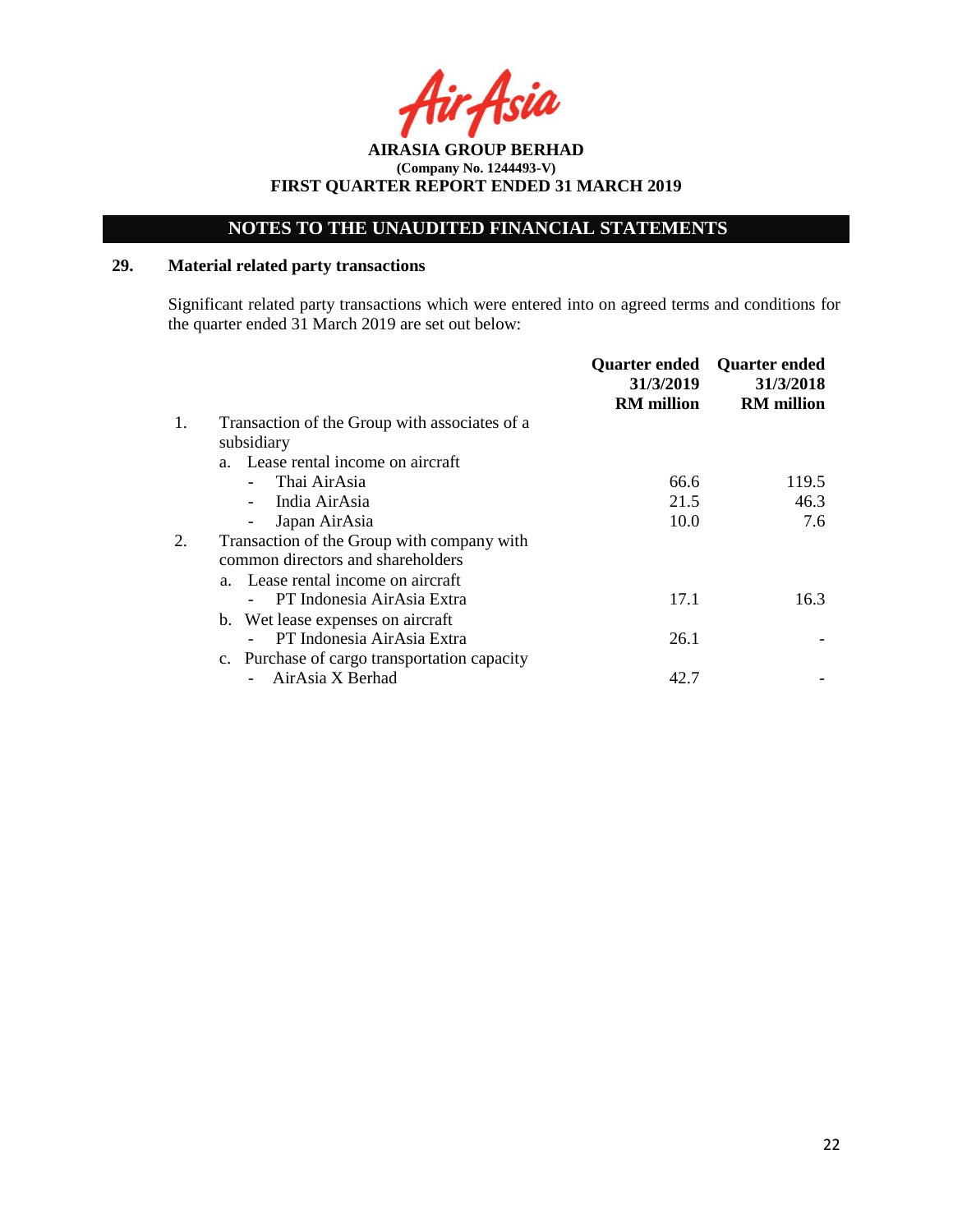Asia

**AIRASIA GROUP BERHAD (Company No. 1244493-V) FIRST QUARTER REPORT ENDED 31 MARCH 2019**

#### **30. Review of Group Performance**

#### *Consolidated Group Performance*

The Group Revenue for the current quarter recorded a Net Profit Before Tax ("NPBT") of RM214.3 million. The Q1 2019 NPBT, which includes a RM92 million foreign exchange gain is 82% lower than the corresponding quarter's NPBT of RM1,194.3 million, which included a gain on a partial disposal of a subsidiary of RM350.3 million and a remeasurement gain on the retained interest in a former subsidiary of RM534.7 million. The current quarter's NPBT has been impacted by an additional charge of RM38.2 million on the adoption of MFRS 16.

#### **Airline**

#### **Performance indicators**

|                                    | <b>Jan-Mac 2019</b> | Jan - Mac 2018 | Change % |
|------------------------------------|---------------------|----------------|----------|
| Passengers Carried                 | 12,548,460          | 10,654,194     | 18%      |
| Capacity                           | 14,268,918          | 12,204,348     | 17%      |
| Seat Load Factor                   | 88%                 | 87%            |          |
| RPK (million)                      | 15,678              | 13,815         | 13%      |
| ASK (million)                      | 17,788              | 15,979         | 11%      |
| Average Fare (RM)                  | 167                 | 171            | $-3%$    |
| Unit Passenger Revenue (RM)        | 212                 | 218            | $-3%$    |
| Revenue / ASK (sen)                | 15.10               | 14.68          | 3%       |
| Revenue / ASK (US cents)           | 3.70                | 3.60           | 3%       |
| Cost / ASK (sen)                   | 14.57               | 13.55          | 8%       |
| Cost / ASK (US cents)              | 3.57                | 3.32           | 8%       |
| Cost / ASK-ex Fuel (sen)           | 9.14                | 8.22           | 11%      |
| Cost / ASK-ex Fuel (US cents)      | 2.24                | 2.01           | 11%      |
| Aircraft (end of period)           | 141                 | 123            | 15%      |
| Average Stage Length (km)          | 1,239               | 1,290          | $-4%$    |
| Number of Flights                  | 78,709              | 67,566         | 16%      |
| Fuel Consumed (Barrels)            | 2,851,983           | 2,632,112      | 8%       |
| Average Fuel Price (US\$ / Barrel) | 83                  | 83             | $0\%$    |

Exchange Rate: RM:USD – 4.081 - Prior year US cent and dollar are restated at current average exchange rate during the quarter and year to date for ease of reference

Average Fuel Price/ Barrel restated using current average exchange rate for comparison is US\$79/barrel @ Capacity 2018 exclude capacity for IAAX aircrafts that was transferred to IAA in 4Q2018.

# Statistics exclude Logistic and Leasing operations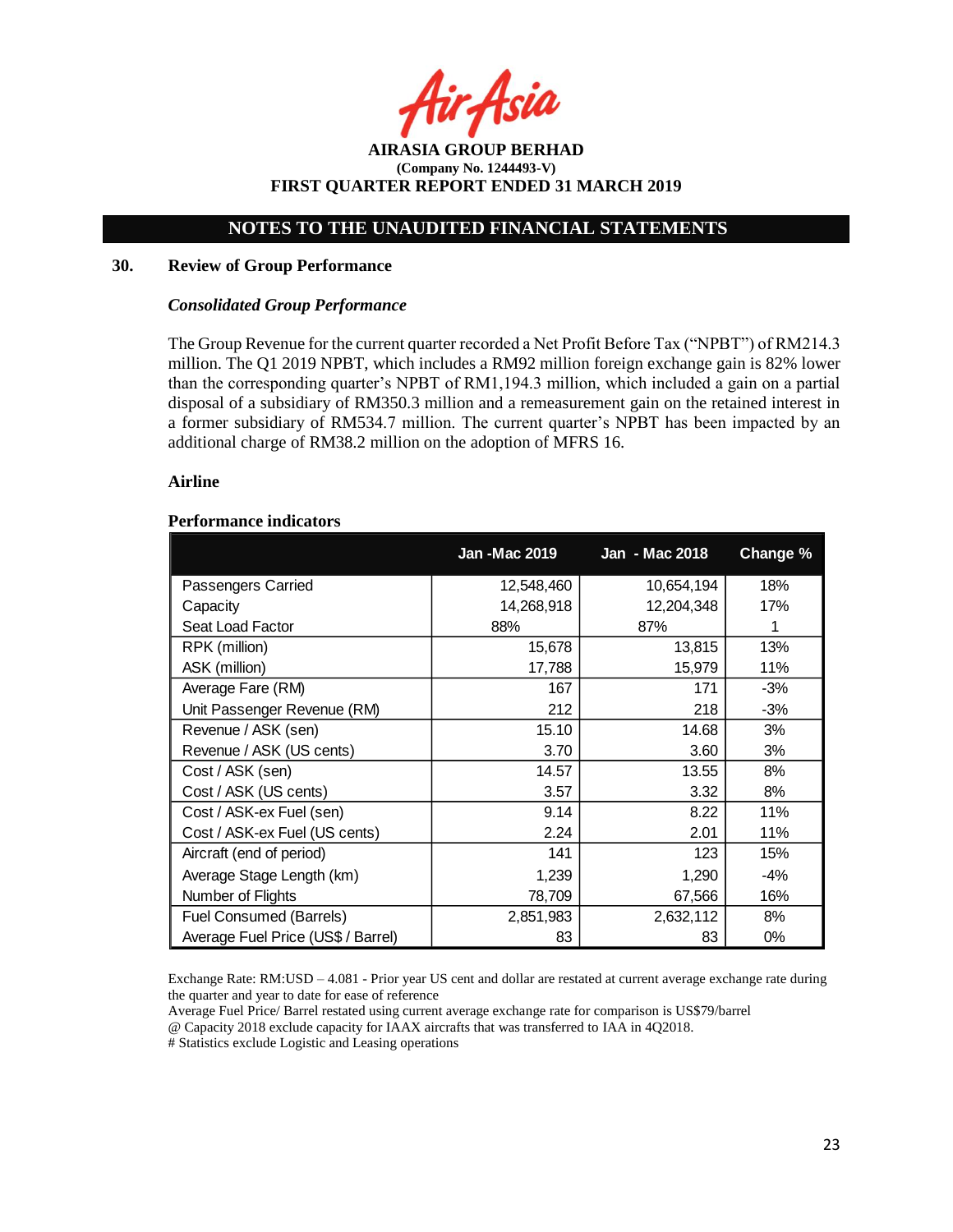**AIRASIA GROUP BERHAD (Company No. 1244493-V) FIRST QUARTER REPORT ENDED 31 MARCH 2019**

#### **30. Review of Group Performance - Airline (cont'd.)**

During the quarter, Total Group Revenue grew 9%, from RM 2,555.1 million recorded in 1Q18 to RM2,780.1 million in 1Q19. The growth was attributed to an 18% increase in total passengers carried and increase in Load Factor from 87% to 88%. However, Overall Unit Passenger Revenue decreased by 3% from RM218 to RM212.

In line with the growth in revenue, 1Q19 reported EBITDA of RM678.4 million as compared to EBITDA of RM642.9 million for 1Q18, an increase of 6%. The growth in revenue was offset by the increase of staff costs and user charges and related expenses in line with the increase in Capacity of 17%, incurring more operations staff costs, route charges and landing charges. Maintenance and overhaul also increased by 64% as higher provision for engine overhaul was made as a result of higher number of leased aircraft on the completion of sales and leaseback transaction in 4Q18. Following the adoption of MFRS 16: Leases, aircraft operating lease expenses were no longer recognized as part of the income statement but as a reduction of lease liabilities. The aircraft operating lease expense were replaced by recognition of depreciation and interest as explained in Note 2.

#### **Cashflow commentary for current quarter against corresponding quarter**

| <b>Net Cash Flow</b>                   | Period ended<br>31/3/2019<br><b>RM</b> million | Period ended<br>31/3/2018<br><b>RM</b> million |
|----------------------------------------|------------------------------------------------|------------------------------------------------|
| Cash from Operating activities         | 289.0                                          | 371.4                                          |
| Cash from/(to) Investing activities    | (53.8)                                         | (503.5)                                        |
| Cash from/ $(to)$ Financing activities | (472.1)                                        | 302.6                                          |
|                                        | (236.9)                                        | 170.5                                          |

The Group's cash inflow from operations was RM289.0 million, compared to inflow of RM371.4 million in the same quarter last year. The net cash outflow for the period ended 31 March 2019 amounted to RM236.9 million, mainly due to proceeds payment of operating lease of aircraft.

#### **The net gearing ratio as at 31 March 2019 and 31 December 2018 are as follows:**

|                                                            | As at             | As at             |  |
|------------------------------------------------------------|-------------------|-------------------|--|
|                                                            | 31/3/2019         | 31/12/2018        |  |
|                                                            | <b>RM</b> million | <b>RM</b> million |  |
| Borrowings and lease liabilities (current and non current) | 11,046.4          | 1,205.1           |  |
| Liabilities directly associated to asset held for sale     | 1,823.1           | 1,834.3           |  |
| Less: Deposit, cash and bank balances                      | 2,943.9           | 3,326.9           |  |
| <b>Net Debt</b>                                            | 9,925.6           | Nil               |  |
| <b>Total equity</b>                                        | 8,246.7           | 7,784.5           |  |
| Net gearing ratio (times)                                  | 1.2               | Nil               |  |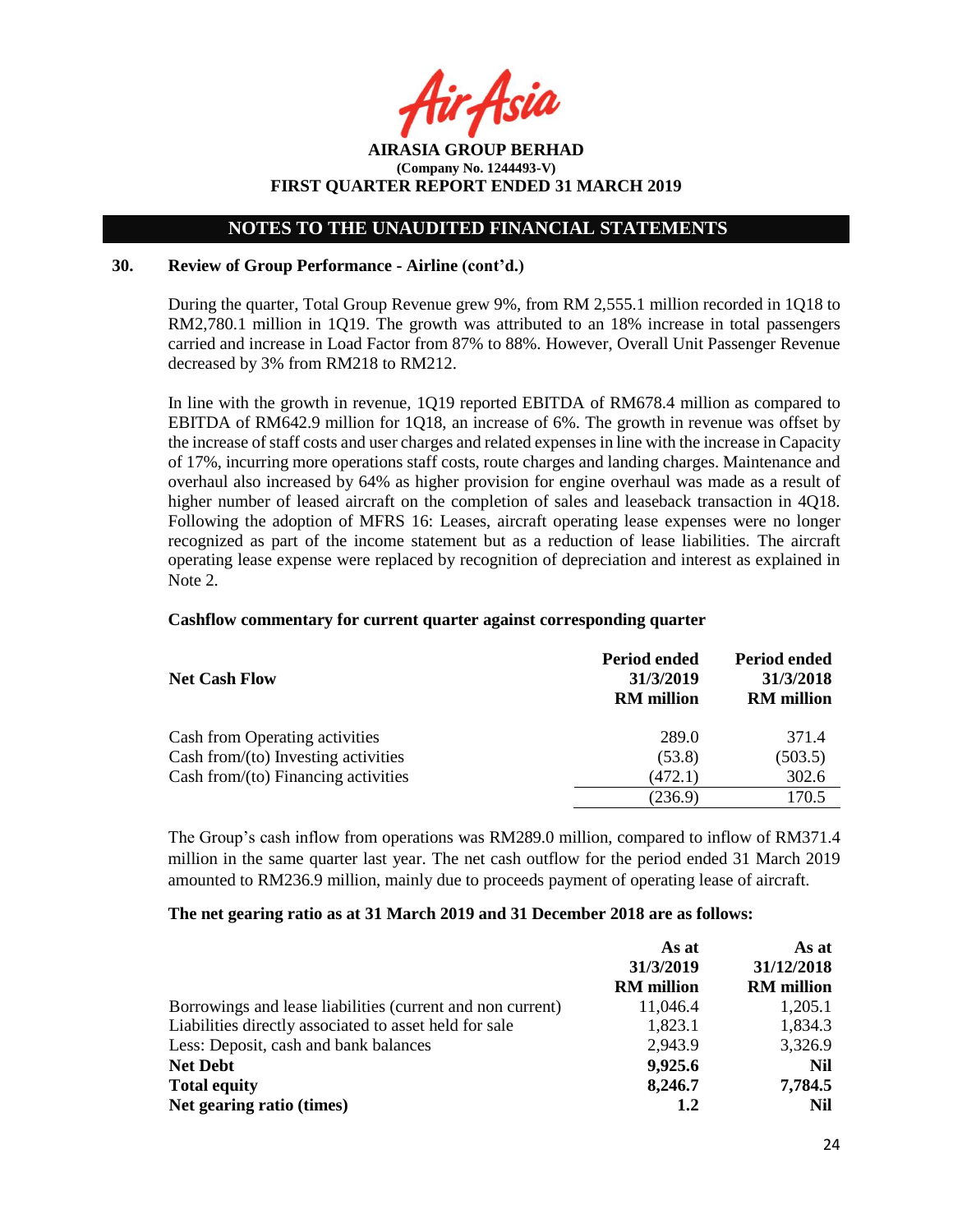Asia

**AIRASIA GROUP BERHAD (Company No. 1244493-V) FIRST QUARTER REPORT ENDED 31 MARCH 2019**

**30. Review of Group Performance - Airline (cont'd.)**

*Associate's Performance*

# **(a) Thai Air Asia Co. Ltd ("Thai AirAsia")**

#### **Performance indicators**

|                                    | Jan - Mac | Jan-Mac   | <b>Change</b> |
|------------------------------------|-----------|-----------|---------------|
|                                    | 2019      | 2018      | %             |
| Passengers Carried                 | 5,861,824 | 5,639,204 | 4%            |
| Capacity                           | 6,507,990 | 6,224,610 | 5%            |
| Seat Load Factor                   | 90%       | 91%       | $-1$          |
| RPK (million)                      | 6,151     | 5,618     | 9%            |
| ASK (million)                      | 6,874     | 6,245     | 10%           |
| Average Fare (THB)                 | 1,554     | 1,664     | -7%           |
| Unit Passenger Revenue (THB)       | 1,906     | 2,000     | $-5%$         |
| Revenue / ASK (THB)                | 1.62      | 1.80      | $-10%$        |
| Revenue / ASK (US cents)           | 5.11      | 5.68      | $-10%$        |
| Cost / ASK (THB)                   | 1.54      | 1.54      | $0\%$         |
| Cost / ASK (US cents)              | 4.85      | 4.86      | $0\%$         |
| Cost / ASK-ex Fuel (THB)           | 1.00      | 0.99      | 1%            |
| Cost / ASK-ex Fuel (US cents)      | 3.16      | 3.13      | $1\%$         |
| Aircraft (end of period)           | 62        | 59        | 5%            |
| Average Stage Length (km)          | 1,056     | 1,003     | 5%            |
| Number of Flights                  | 36,061    | 34,506    | 5%            |
| <b>Fuel Consumed (Barrels)</b>     | 1,254,354 | 1,154,128 | 9%            |
| Average Fuel Price (US\$ / Barrel) | 91        | 93        | $-2%$         |

Exchange Rate: THB:USD – 31.68 - Prior year US cent and dollar are restated at current average exchange rate for ease of reference

Average Fuel Price/ Barrel restated using current average exchange rate for comparison is US\$93/barrel # CASK with adjustments of MFRS16 is THB1.49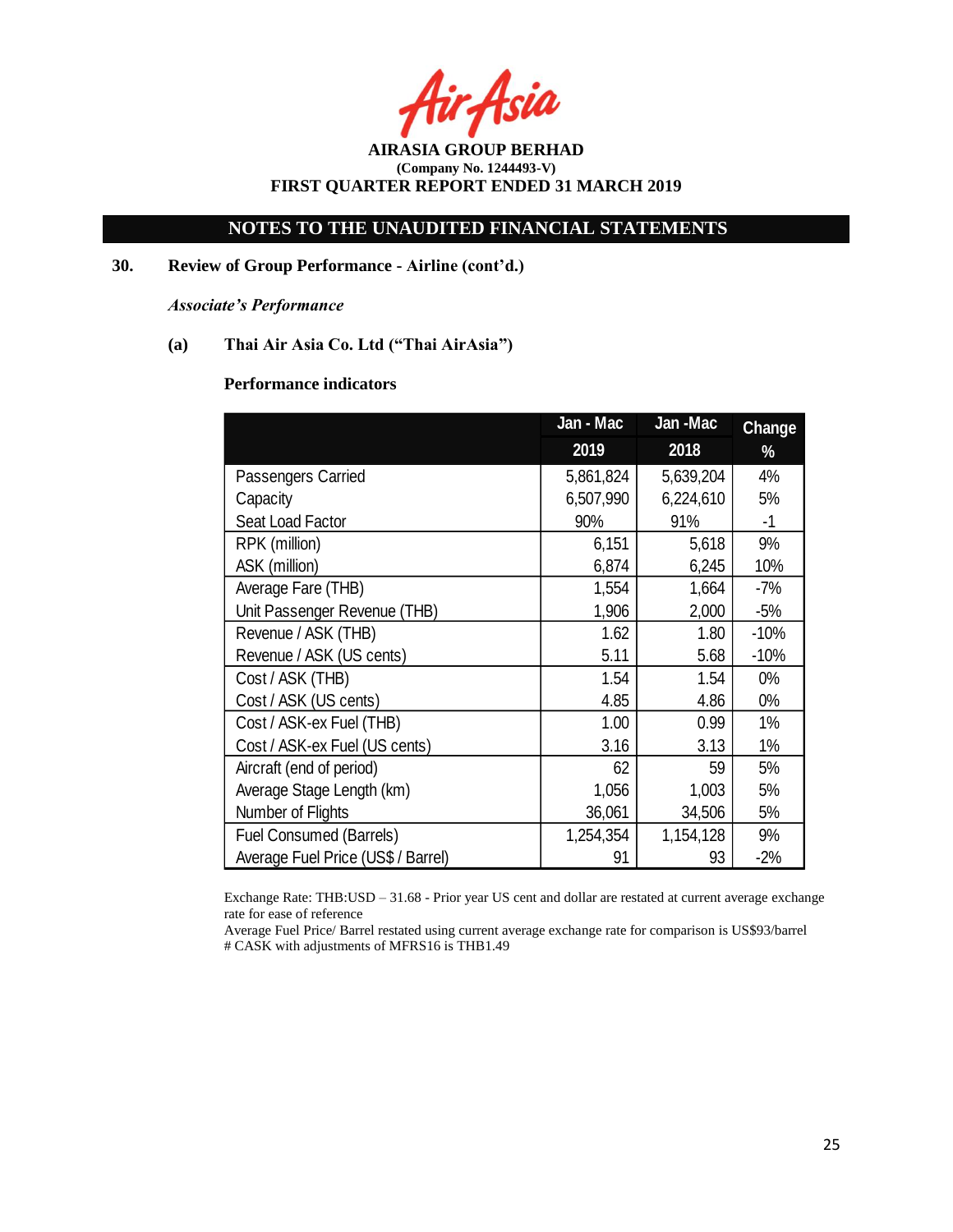# **NOTES TO THE UNAUDITED FINANCIAL STATEMENTS**

# **30. Review of Group Performance - Airline (cont'd.)**

**(a) Thai Air Asia Co. Ltd ("Thai AirAsia")**

#### **Financial Statements**

|                                                                                                                                                                                           | Jan - Mac<br>2019<br><b>THB'000</b>                                               | Jan-Mac<br>2018<br><b>THB'000</b>                                                   |
|-------------------------------------------------------------------------------------------------------------------------------------------------------------------------------------------|-----------------------------------------------------------------------------------|-------------------------------------------------------------------------------------|
| Revenue                                                                                                                                                                                   | 11,155,313                                                                        | 11,254,300                                                                          |
| Operating expenses:<br>- Staff costs<br>- Aircraft fuel expenses<br>- Maintenance and overhaul<br>- User charges and other related expenses<br>- Other operating expenses<br>Other income | (1,604,628)<br>(3,628,000)<br>(880, 548)<br>(1,328,871)<br>(1,276,527)<br>323,472 | (1,518,018)<br>(3,384,474)<br>(748, 782)<br>(1,087,617)<br>(1, 168, 411)<br>298,504 |
| <b>EBITDAR</b>                                                                                                                                                                            | 2,760,211                                                                         | 3,645,502                                                                           |
| Depreciation of property, plant and equipment<br>Aircraft operating lease expenses<br>Finance income<br>Finance costs<br>Foreign exchange gains                                           | (430, 361)<br>(1,344,606)<br>4,439<br>(191, 810)<br>138,827                       | (402, 101)<br>(1,229,125)<br>12,507<br>(170, 946)<br>77,503                         |
| <b>Profit before taxation</b>                                                                                                                                                             | 936,700                                                                           | 1,933,340                                                                           |
| Deferred taxation                                                                                                                                                                         | (33, 781)                                                                         | (98, 732)                                                                           |
| <b>Profit after taxation</b>                                                                                                                                                              | 902,919                                                                           | 1,834,608                                                                           |

# After adjusting for MFRS 16, the Profit after tax for Thai Airasia is THB1,007.3 million \*EBITDAR – Earnings Before Interest, Depreciation, Amortisation and Rental

Thai AirAsia is an associate company owned 45% by AirAsia Berhad. As such it is accounted for using the equity method, as permitted by the Malaysian Accounting Standards Board MFRS128, Investments in Associates. Thai AirAsia have not adopted MFRS 16: Leases but adjustments were made at the Group consolidated financial statements to align the accounting policy to the Group.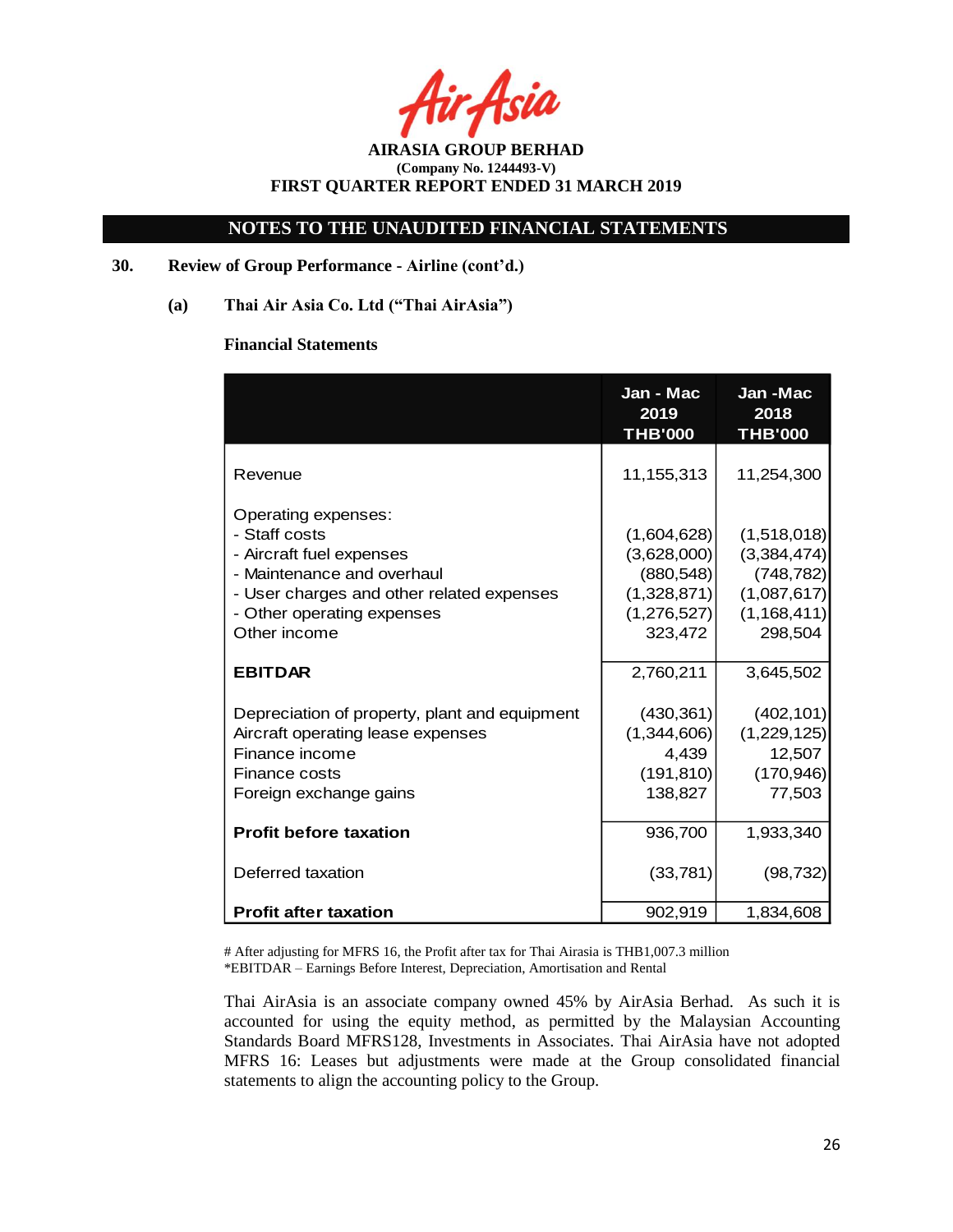Asia

# **NOTES TO THE UNAUDITED FINANCIAL STATEMENTS**

## **30. Review of Group Performance - Airline (cont'd.)**

### **(a) Thai Air Asia Co. Ltd ("Thai AirAsia")**

#### **Financial Statements**

| <b>Year Ended</b>                | Mac 2019<br><b>THB'000</b> | <b>Dec 2018</b><br><b>THB'000</b> |
|----------------------------------|----------------------------|-----------------------------------|
|                                  |                            |                                   |
| Property, plant and equipment    | 25,819,060                 | 26,129,012                        |
| Intangible assets                | 24,518                     | 26,991                            |
| Inventory                        | 210,217                    | 188,318                           |
| Aircraft maintenance reserve     | 5,457,828                  | 4,532,741                         |
| Other debtors and prepayments    | 2,285,455                  | 2,131,639                         |
| Amounts due from related parties |                            | 872,217                           |
| Cash and Short term deposits     | 4,309,167                  | 4,036,976                         |
| <b>Total Assets</b>              | 38,106,245                 | 37,917,894                        |
|                                  |                            |                                   |
| Sales in advance                 | 4,603,708                  | 4,986,935                         |
| Other creditors and accruals     | 3,962,801                  | 3,593,021                         |
| Amount due to related parties    | 52,534                     | 699,190                           |
| <b>Borrowings</b>                | 8,028,581                  | 7,583,055                         |
| Lease liabilities                | 12,774,837                 | 13,219,322                        |
| Deferred tax liabilities         | 136,333                    | 58,303                            |
| <b>Total Liabilities</b>         | 29,558,794                 | 30,139,826                        |
|                                  |                            |                                   |
| Share capital                    | 435,555                    | 435,555                           |
| Retained earnings                | 8,111,896                  | 7,342,513                         |
| <b>Total Equity</b>              | 8,547,451                  | 7,778,068                         |
|                                  |                            |                                   |

Thai AirAsia recorded Total Revenue of THB11,155.3 million in 1Q19, 1% lower than 1Q18 of THB11,254.3 million. Whilst passengers carried increased by 4%, Load Factor is down marginally to 90%. Average Fare and Unit Passenger Revenue decreased by 7% and 5%, respectively. However, when compared to 4Q18 which reported a Loss After Tax, the 1Q19 return to a report a Profit.

Thai AirAsia reported EBITDAR of THB2,760.2 million, against EBITDAR of THB3,645.5 million in 1Q18, a decrease of 24% whilst PBT is at THB936.7 million against 1Q18 PBT of THB1,933.3 million, a decrease of 52%. This is mainly attributable to lower average fare despite the increase in passengers carried with RASK showing a decrease of 10% from THB1.80 to THB1.62. The CASK remain constant as cost remain well controlled.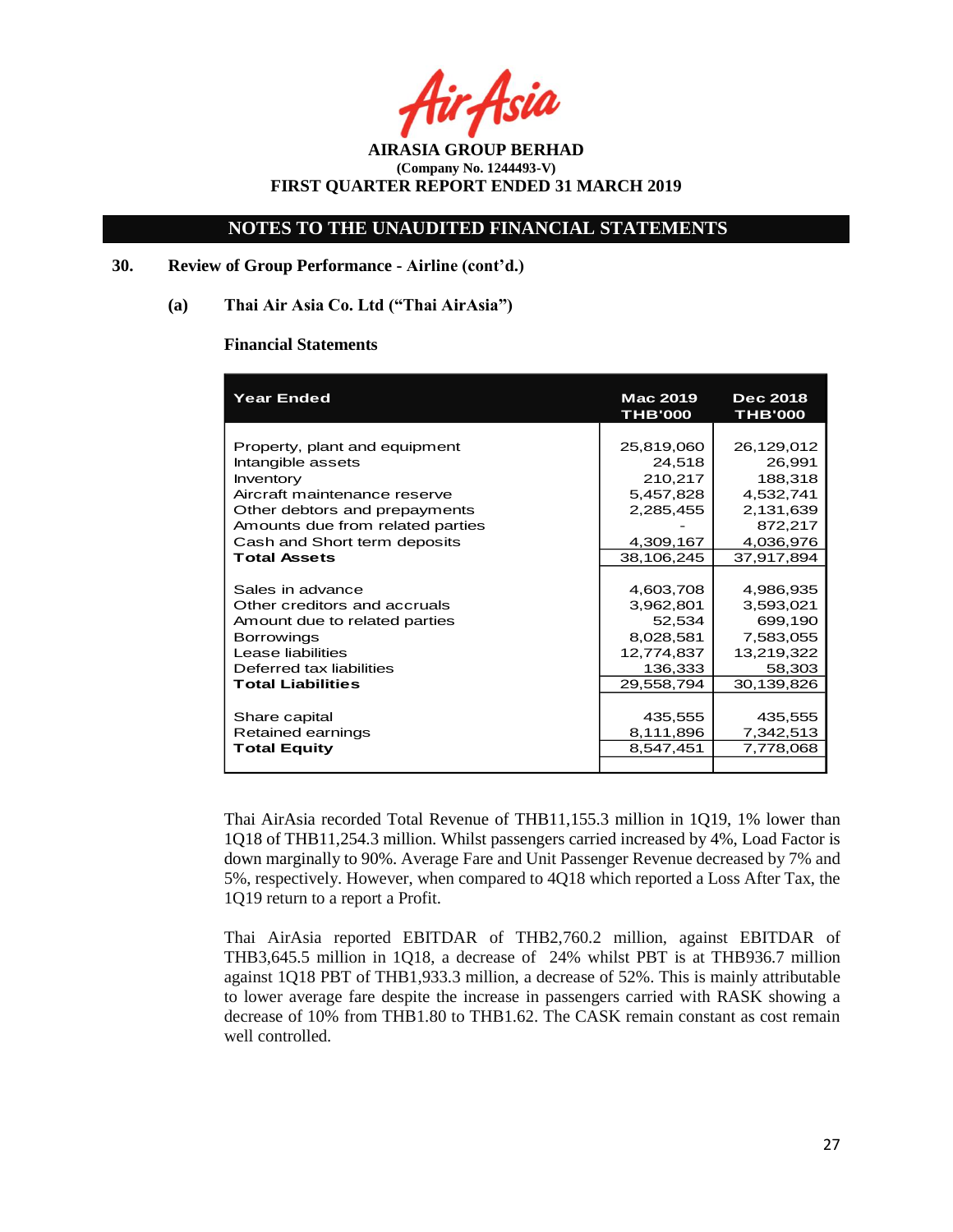Asia

# **NOTES TO THE UNAUDITED FINANCIAL STATEMENTS**

# **30. Review of Group Performance - Airline (cont'd.)**

# **(b) AirAsia (India) Limited ("AirAsia India")**

# **Performance indicators**

|                                    | Jan - Mac |           | <b>Change</b> |
|------------------------------------|-----------|-----------|---------------|
|                                    | 2019      | 2018      | %             |
| Passengers Carried                 | 1,936,888 | 1,468,931 | 32%           |
| Capacity                           | 2,173,680 | 1,769,220 | 23%           |
| Seat Load Factor                   | 89%       | 83%       | 6             |
| RPK (million)                      | 2,093     | 1,497     | 40%           |
| ASK (million)                      | 2,322     | 1,770     | 31%           |
| Average Fare (INR)                 | 2,978     | 3,057     | $-3%$         |
| Unit Passenger Revenue (INR)       | 3,384     | 3,431     | $-1%$         |
| Revenue / ASK (INR cents)          | 271.93    | 273.08    | $0\%$         |
| Revenue / ASK (US cents)           | 3.86      | 3.88      | $0\%$         |
| Cost / ASK (INR cents)             | 337.85    | 327.91    | 3%            |
| Cost / ASK (US cents)              | 4.80      | 4.66      | 3%            |
| Cost / ASK-ex Fuel (INR cents)     | 207.73    | 190.72    | 9%            |
| Cost / ASK-ex Fuel (US cents)      | 2.95      | 2.71      | 9%            |
| Aircraft (end of period)           | 20        | 16        | 25%           |
| Average Stage Length (km)          | 1,068     | 1,000     | 7%            |
| Number of Flights                  | 12,076    | 9,829     | 23%           |
| <b>Fuel Consumed (Barrels)</b>     | 419,346   | 321,757   | 30%           |
| Average Fuel Price (US\$ / Barrel) | 102       | 117       | $-12%$        |

Exchange Rate: RM:USD – 70.36- Prior year US cent and dollar are restated at current average exchange rate during the quarter and year to date for ease of reference

Average Fuel Price/ Barrel restated using current average exchange rate for comparison is US\$107/barrel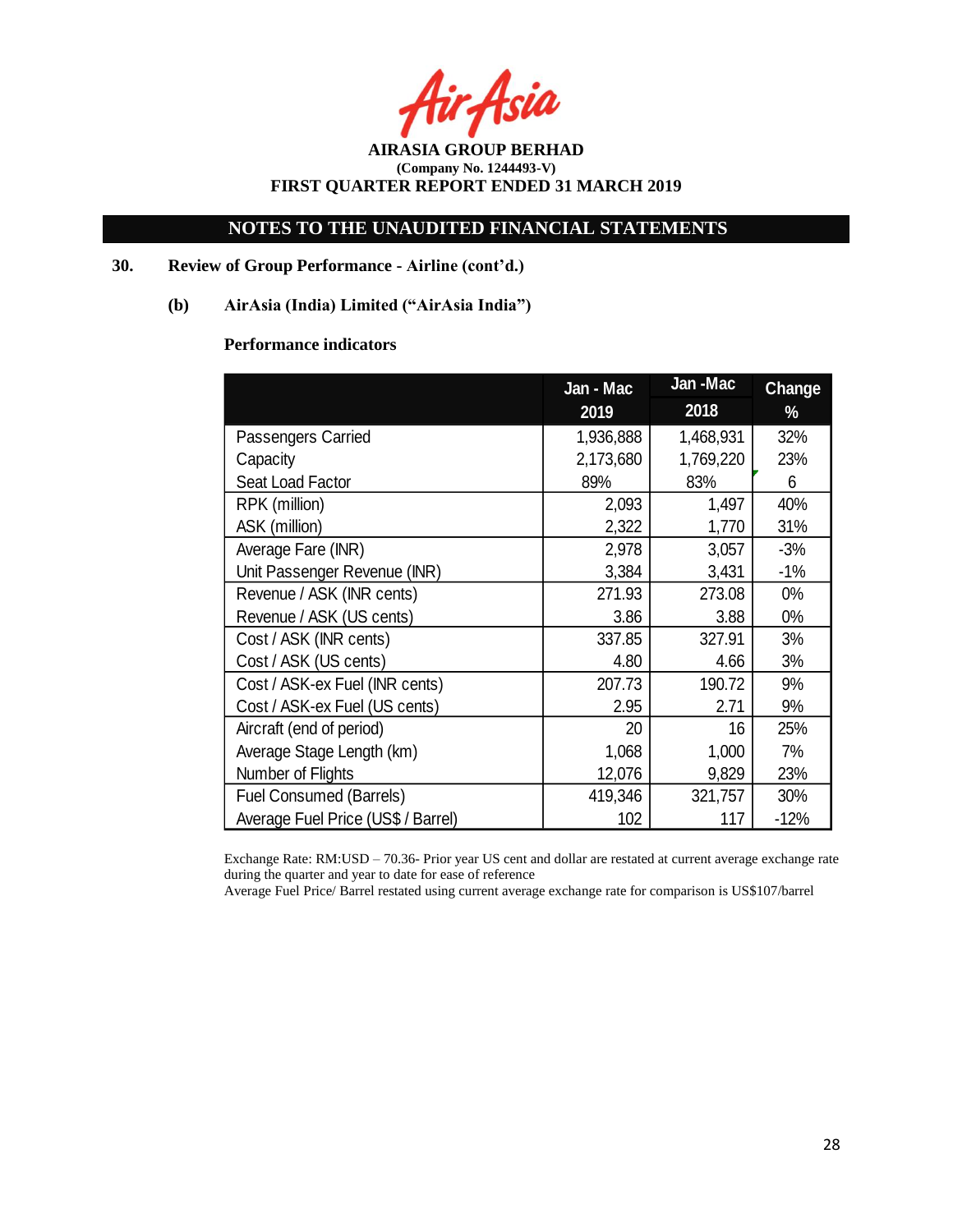Asia

**AIRASIA GROUP BERHAD (Company No. 1244493-V) FIRST QUARTER REPORT ENDED 31 MARCH 2019**

# **30. Review of Group Performance - Airline (cont'd.)**

**(b) AirAsia (India) Limited ("AirAsia India")**

# **Financial Statements**

|                                                                                                                                                                                                                                  | Jan - Mac<br>2019<br><b>INR'000</b>                                                 | Jan-Mac<br>2018<br><b>INR'000</b>                                                          |
|----------------------------------------------------------------------------------------------------------------------------------------------------------------------------------------------------------------------------------|-------------------------------------------------------------------------------------|--------------------------------------------------------------------------------------------|
| Revenue                                                                                                                                                                                                                          | 6,314,381                                                                           | 4,832,475                                                                                  |
| Operating expenses:<br>- Staff costs<br>- Aircraft fuel expenses<br>- Maintenance and overhaul<br>- User charges and other related expenses<br>- Aircraft operating lease expenses<br>- Other operating expenses<br>Other income | (1,061,212)<br>(3,021,403)<br>(1, 145, 226)<br>(1,032,537)<br>(273, 462)<br>240,474 | (826,099)<br>(2,427,846)<br>(711,360)<br>(817, 669)<br>(819, 348)<br>(314, 734)<br>152,761 |
| <b>EBITDA</b>                                                                                                                                                                                                                    | 21,015                                                                              | (931, 821)                                                                                 |
| Depreciation of property, plant and equipment<br>Finance income<br>Finance costs<br>Foreign exchange gains/(loss)                                                                                                                | (1,093,064)<br>15,723<br>(474, 150)<br>62,564                                       | (34, 790)<br>2,568<br>(6,400)<br>(3,826)                                                   |
| Loss before tax                                                                                                                                                                                                                  | (1,467,912)                                                                         | (974, 268)                                                                                 |
| Deferred taxation                                                                                                                                                                                                                |                                                                                     |                                                                                            |
| Loss after tax                                                                                                                                                                                                                   | (1,467,912)                                                                         | (974, 268)                                                                                 |

AirAsia India is an associate company which is incorporated in India and is 49% owned by AirAsia Berhad. As such it is accounted for using the equity method, as permitted by the Malaysian Accounting Standards Board MFRS128, Investments in Associates.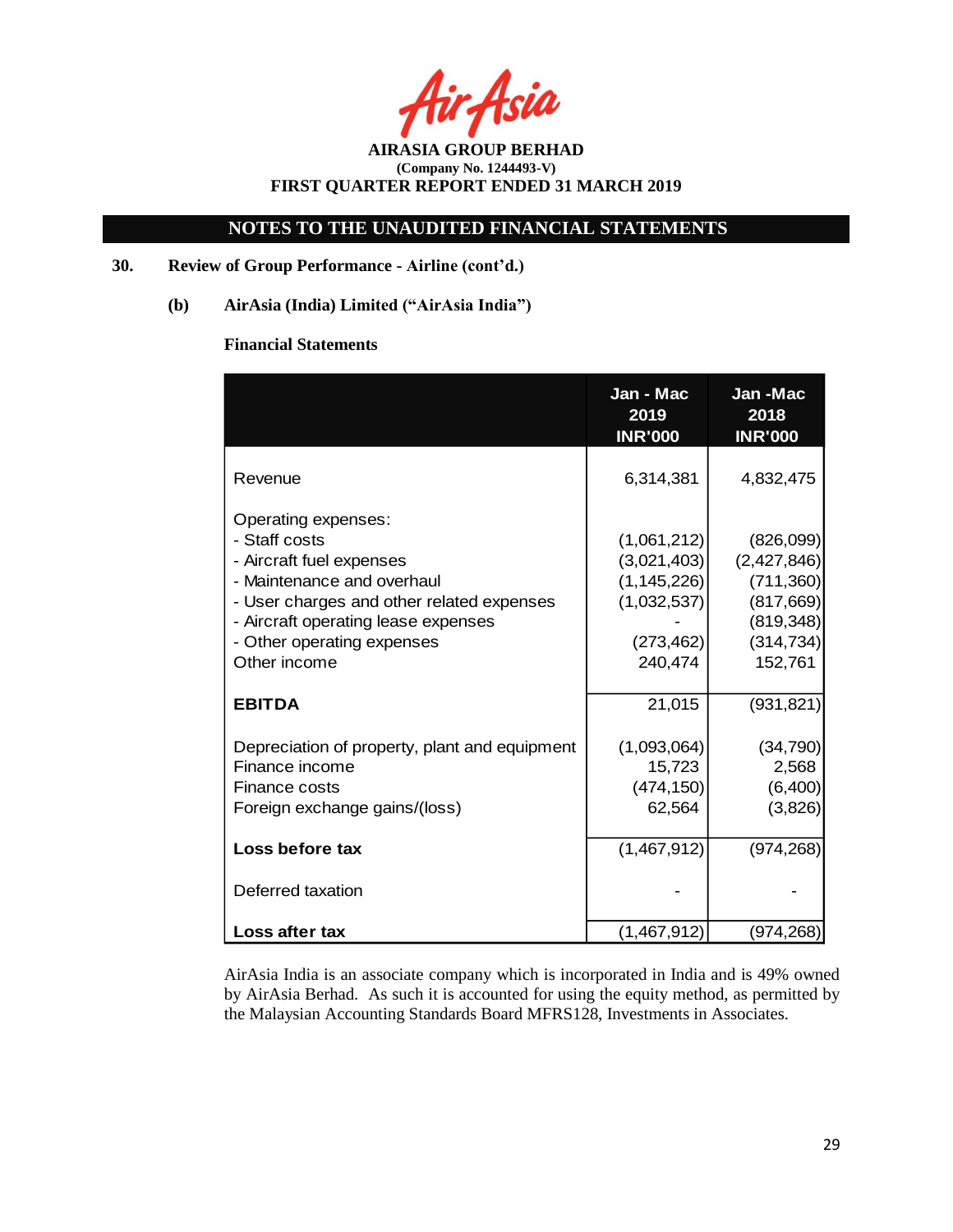Asia

**AIRASIA GROUP BERHAD (Company No. 1244493-V) FIRST QUARTER REPORT ENDED 31 MARCH 2019**

### **30. Review of Group Performance - Airline (cont'd.)**

#### **(b) AirAsia (India) Limited ("AirAsia India")**

#### **Financial Statements**

| <b>Year Ended</b>                | Mac 2019<br><b>INR'000</b> | <b>Dec 2018</b><br><b>INR'000</b> |  |
|----------------------------------|----------------------------|-----------------------------------|--|
|                                  |                            |                                   |  |
| Property, plant and equipment    | 14,865,010                 | 819,922                           |  |
| Inventory                        | 221,974                    | 202,784                           |  |
| Other debtors and prepayments    | 2,330,855                  | 2,017,172                         |  |
| Amounts due from related parties | 3,308,443                  | 3,448,262                         |  |
| Cash and Short term deposits     | 1,025,403                  | 986,740                           |  |
| <b>Total Assets</b>              | 21,751,685                 | 7,474,880                         |  |
|                                  |                            |                                   |  |
| Sales in advance                 | 1,394,867                  | 1,348,673                         |  |
| Other creditors and accruals     | 5,949,142                  | 4,735,878                         |  |
| Amount due to related parties    | 6,875,394                  | 6,399,077                         |  |
| Long term liabilities            | 15,778,414                 | 1,121,216                         |  |
| <b>Total Liabilities</b>         | 29,997,817                 | 13,604,844                        |  |
|                                  |                            |                                   |  |
| Share capital                    | 5,337,000                  | 5,337,000                         |  |
| Retained earnings                | (13,583,132)               | (11,466,964)                      |  |
| <b>Total Equity</b>              | (8, 246, 132)              | (6, 129, 964)                     |  |
|                                  |                            |                                   |  |

AirAsia India recorded Total Revenue of INR6,314.4 million in 1Q19, 31% higher than INR4,832.5 million in 1Q18. The increase in revenue was mainly due to a 32% increase in number of passengers carried. Average Fare and Unit Passenger Revenue decreased by 3% and 1% respectively whilst Load Factor increased to 89% for 1Q19.

AirAsia India reported a positive EBITDA of INR21.0 million compared to negative EBITDA of INR931.8 million in 1Q18. However, Loss before tax widens to INR1,467.9 million compared to INR974.3 million in 1Q18. This was mainly attributable to the increase in Depreciation and Finance Expenses in line with the adoption of MFRS 16. The increase in operating leases which resulted in the increase in depreciation and finance expenses is in line with the increase in aircraft in AirAsia India.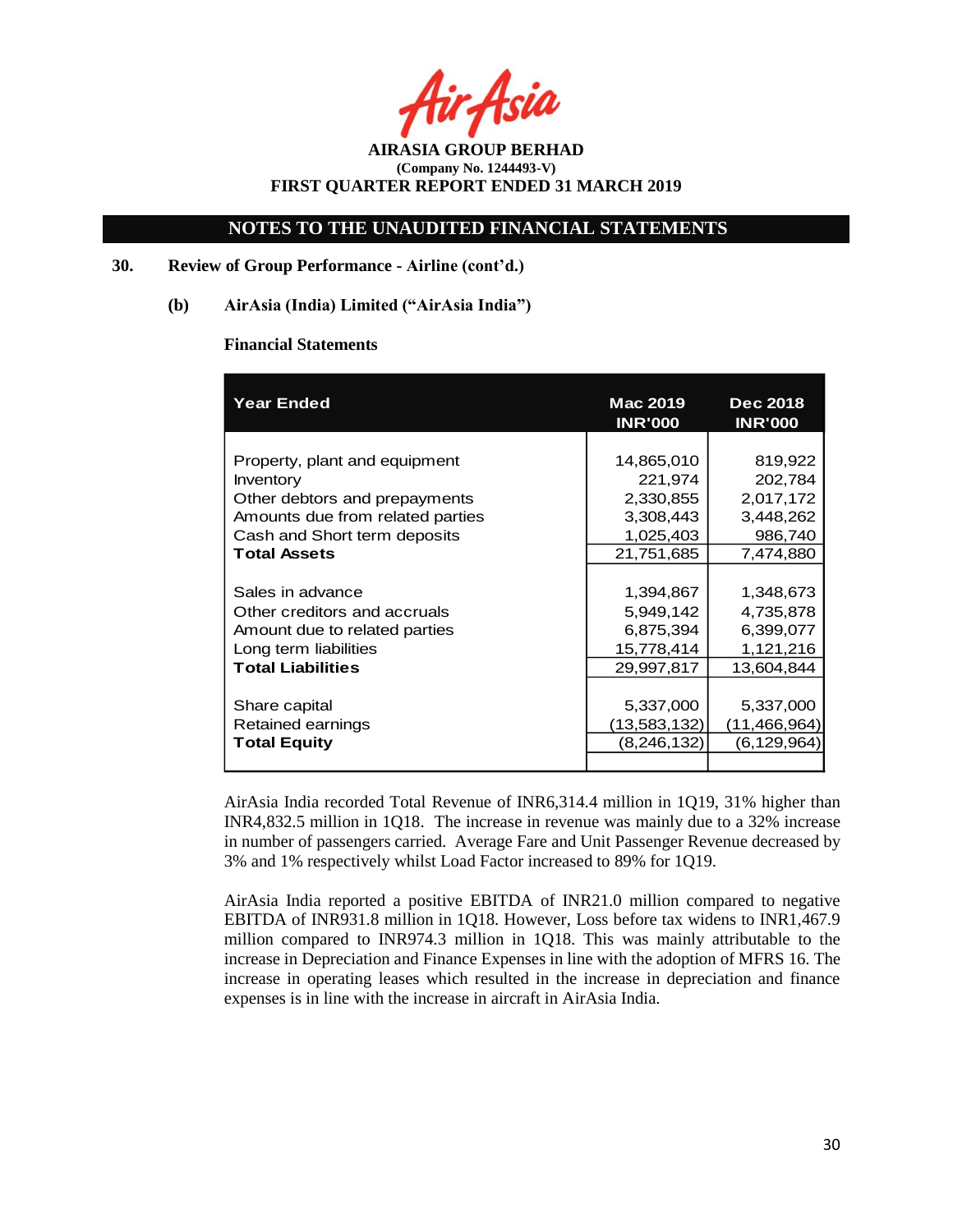Asia

**AIRASIA GROUP BERHAD (Company No. 1244493-V) FIRST QUARTER REPORT ENDED 31 MARCH 2019**

#### **30. Review of Group Performance - Airline (cont'd.)**

#### **(c) AirAsia Japan Co. Ltd ("AirAsia Japan")**

AirAsia Japan is an associate company which is incorporated in Japan. The Group's equity interest in AirAsia Japan is 66.91%.

AirAsia Japan recorded a Net loss of JPY1,262.5 million. AirAsia Japan has not adopted MFRS 16: Leases. The adoption of MFRS16 did not result in a material impact to income statement of AirAsia Japan.

#### **Non-Airline**

The EBITDA for Non Airline businesses are as follows:

|                            |                                | Quarter ended 31/3/2019 |                                     |                                | Quarter ended 31/3/2018 |                                     |  |
|----------------------------|--------------------------------|-------------------------|-------------------------------------|--------------------------------|-------------------------|-------------------------------------|--|
|                            | <b>Teleport</b><br>(Logistics) | Air Asia.com            | RedBeat<br><b>Ventures</b><br>Group | <b>Teleport</b><br>(Logistics) | Air Asia.com            | RedBeat<br><b>Ventures</b><br>Group |  |
|                            | <b>RM'000</b>                  | <b>RM'000</b>           | <b>RM'000</b>                       | <b>RM'000</b>                  | <b>RM'000</b>           | <b>RM'000</b>                       |  |
| Revenue                    | 100.891                        | 3.174                   | 39,522                              |                                | 3.353                   | 7.249                               |  |
| Operating expenses         |                                |                         |                                     |                                |                         |                                     |  |
| - Staff Costs              | (3, 558)                       | (1,260)                 | (12, 293)                           | $\overline{\phantom{a}}$       | (564)                   | (7, 354)                            |  |
| - Other Operating Expenses | (45, 528)                      | (1, 357)                | (40, 652)                           |                                | (3,402)                 | (5, 792)                            |  |
| <b>EBITDA</b>              | 51.805                         | 557                     | (13, 423)                           |                                | (613)                   | (5,897)                             |  |

#### **31. Variation of results against preceding quarter**

The Group recorded a Net Profit of RM101.6 million for the quarter under review as compared to a net loss of RM457 million in the immediately preceding quarter ended 31 December 2018.

# **32. Profit forecast**

No profit forecast has been issued.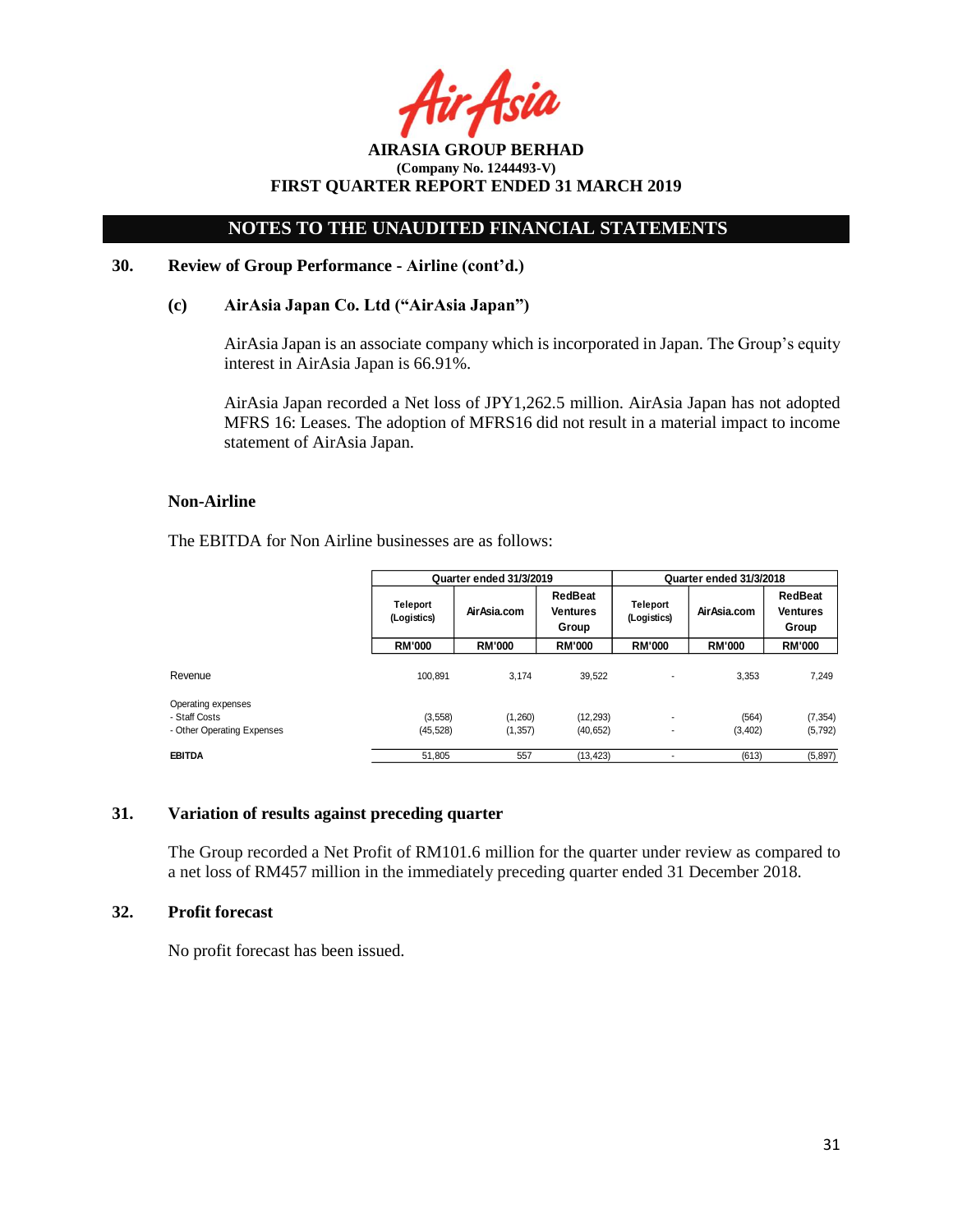Asil

**AIRASIA GROUP BERHAD (Company No. 1244493-V) FIRST QUARTER REPORT ENDED 31 MARCH 2019**

### **33. Commentary on prospects**

For the airline business, load factors for the rest of 2019 are showing strong momentum. Fares are holding steady with 1Q19 trends. Our strategy remains to gain dominance in the countries we operate in, especially within the ASEAN region. This year, we have planned for a net fleet growth of 18 aircraft across our AOCs. A substantial number of aircraft is bound for AirAsia India, as we expect to see some changes in India's operating landscape in the near future, on top of our target to fly international by the end of this year. We are also looking to add 2 aircraft in Indonesia to further develop domestic tourism, aided by our strong international presence through our hub strategy, including the recently launched Lombok hub

We have not seen any material negative impact from trade wars. However, currency weakness remains a concern to the Group. To minimise fuel price volatility, we have hedged 52%-57% of our fuel requirement for 2Q-4Q19 at average Brent hedge prices of US\$61-64/bbl.

The Group will continue its focus on its transformation into a travel and financial platform. Teleport (logistics business) is expected to see encouraging growth as we continue to seek tie ups with different airlines, as well as SMEs. Teleport aims to launch teleport.social, a social commerce enabler, in 2019. AirAsia.com is being developed as a full-fledged one-stop travel and lifestyle platform whilst BigPay will be rolled out in multiple markets in ASEAN with the target to get a emoney license in Singapore in 2019.

Barring any unforeseen circumstances, the Board remains positive that the overall core results of the Group in 2019 will be better than 2018.

#### **34. Material Litigation**

As at 29 May 2019, there was no material litigation against the Group.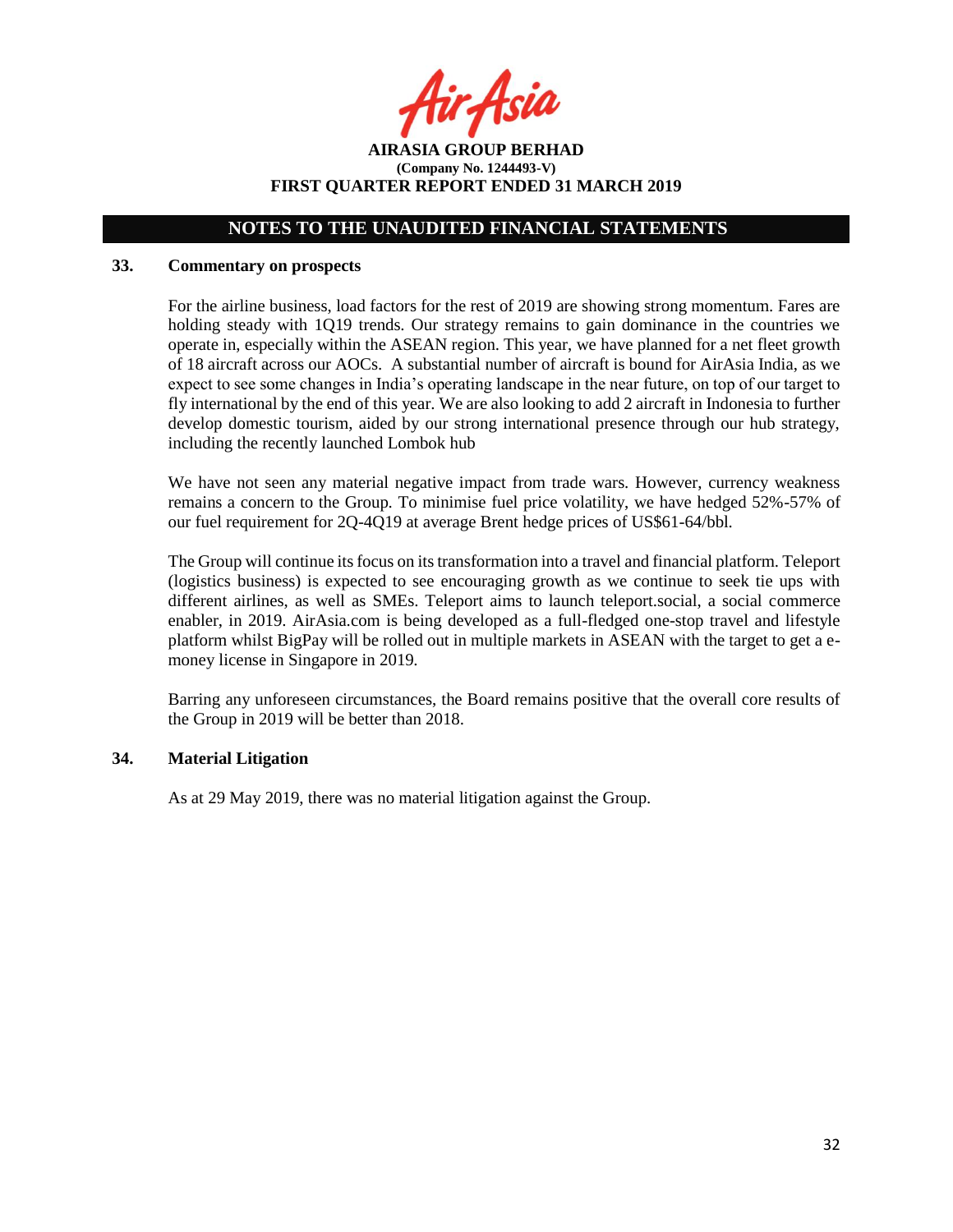**AIRASIA GROUP BERHAD (Company No. 1244493-V) FIRST QUARTER REPORT ENDED 31 MARCH 2019**

#### **35. Other matters**

In prior year, AriAsia Berhad, a wholly owned subsidiary of the Company, received a Writ of Summons and Statement of Claim ("Claim") dated 10 December 2018 and 31 January 2019, filed at the High Court of Malaya at Kuala Lumpur from Messrs Skrine, solicitors acting for Malaysia Airports (Sepang) Sdn Bhd ("MASSB").

MASSB is claiming approximately RM14 million in relation to additional PSC for which AAB was required to collect additional RM23 per passenger, effective since 1 July 2018.

On 23 January 2019, AAB filed a statement of defence in which it contended that the claims are made without justification and are unreasonable and that the claim by MASSB is misconceived, invalid and/or premature as MASSB has not complied with and/or availed itself of the statutory provisions for dispute resolution. Accordingly, AAB has filed an application to strike out the suit on the above grounds.

On 14 May 2019, AAB filed a Judicial Review application to compel MAVCOM who had decline to decide on the above dispute, to adjudicate the disputes between AAB and MASSB which was provided under the MAVCOM Act.

#### **36. Earnings per share**

Basic earnings per share is calculated by dividing the net profit attributable to owners of the Company for the financial period by the weighted average number of ordinary shares in issue during the financial period.

|                                                               | <b>INDIVIDUAL</b><br><b>QUARTER</b> |                               | <b>CUMULATIVE</b>          |                            |  |
|---------------------------------------------------------------|-------------------------------------|-------------------------------|----------------------------|----------------------------|--|
|                                                               | Quarter<br>ended<br>31/3/2019       | Quarter<br>ended<br>31/3/2018 | Year<br>ended<br>31/3/2019 | Year<br>ended<br>31/3/2018 |  |
| Net profit attributable to owners of<br>the Company (RM'000)  | 96,089                              | 1,141,985                     | 96,089                     | 1,141,985                  |  |
| Weighted average number of<br>ordinary shares in issue ('000) | 3,341,974                           | 3,341,974                     | 3,341,974                  | 3,341,974                  |  |
| Basic and diluted earnings per share<br>$(\text{sen})$        | 2.9                                 | 34.2                          | 2.9                        | 34.2                       |  |